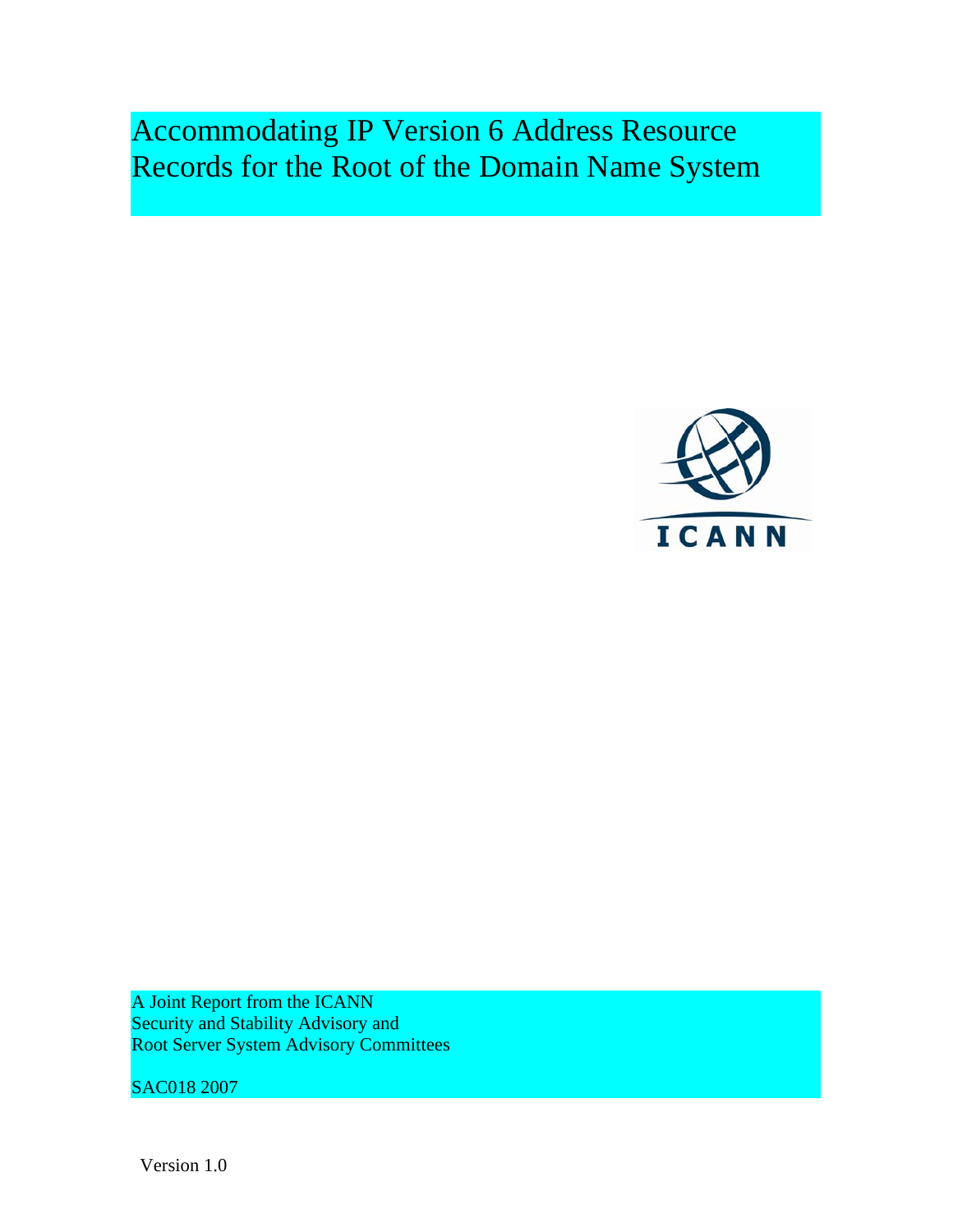## **About the Security and Stability Advisory Committee**

The Security and Stability Advisory Committee (SSAC) is an advisory committee to the Internet Corporation for Assigned Names and Numbers (ICANN). The Committee's purpose is to offer independent advice to the ICANN board, the ICANN staff and the various ICANN supporting organizations, councils and committees as well as to the technical community at large on matters relating to the security and integrity of the Internet's naming and address allocation systems. The Committee has no official authority to regulate, enforce or adjudicate. Those functions belong to others. The advice offered by the Committee should be evaluated on its merits, not on the status of the Committee or its members.

## **About the Root Server System Advisory Committee**

The Root Server System Advisory Committee (RSSAC) is an advisory committee to ICANN. The Committee's purpose to advise the Board about the operation of the root name servers of the domain name system. Specifically, the committee provides advice on the operational requirements of root name servers, including host hardware capacities, operating systems and name server software versions, network connectivity and physical environment. The Committee also examines and advises on the security aspects of the root name server system, and reviews the number, location, and distribution of root name servers considering the total system performance, robustness, and reliability.

#### **About this Report**

This report was prepared by the SSAC Fellow, Dave Piscitello, under the direction of the joint committees and represents output from the committees as a whole. The Appendix contains the current list of members and contributors to this report.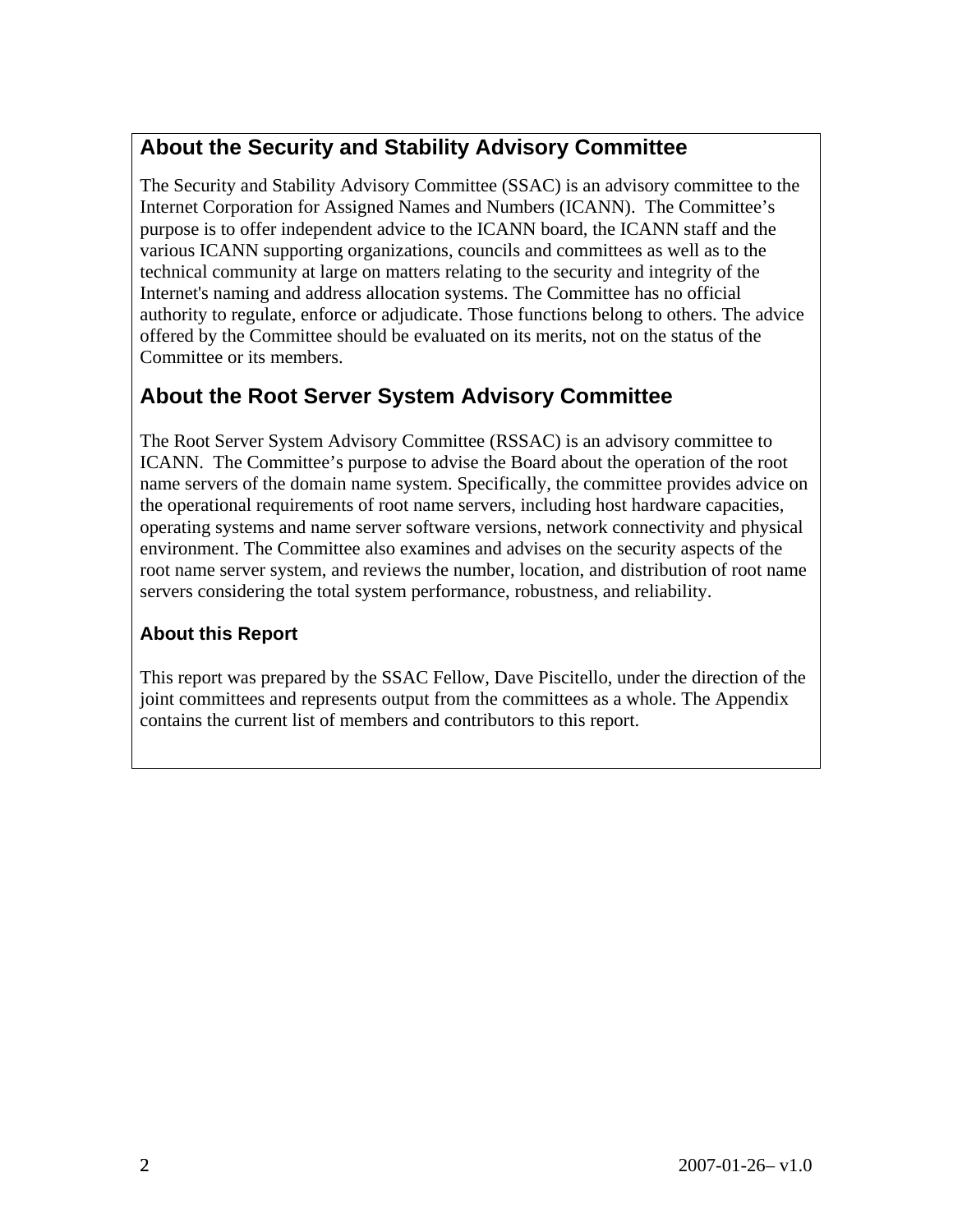| 1.                                                                    |  |
|-----------------------------------------------------------------------|--|
| 2.                                                                    |  |
|                                                                       |  |
|                                                                       |  |
| 3.                                                                    |  |
|                                                                       |  |
|                                                                       |  |
|                                                                       |  |
|                                                                       |  |
|                                                                       |  |
|                                                                       |  |
| 4.                                                                    |  |
| 5.                                                                    |  |
|                                                                       |  |
|                                                                       |  |
|                                                                       |  |
|                                                                       |  |
|                                                                       |  |
|                                                                       |  |
|                                                                       |  |
|                                                                       |  |
|                                                                       |  |
|                                                                       |  |
|                                                                       |  |
|                                                                       |  |
|                                                                       |  |
|                                                                       |  |
|                                                                       |  |
|                                                                       |  |
| APPENDIX D. EMULATING A DNS PRIMING EXCHANGE USING THE DIG PROGRAM 33 |  |
| APPENDIX E. RESULTS REPORTED: TESTING RECURSIVE NAME SERVERS FOR IPV6 |  |
| APPENDIX F. RESULTS REPORTED: TESTING FIREWALLS FOR IPV6 AND EDNS0    |  |
|                                                                       |  |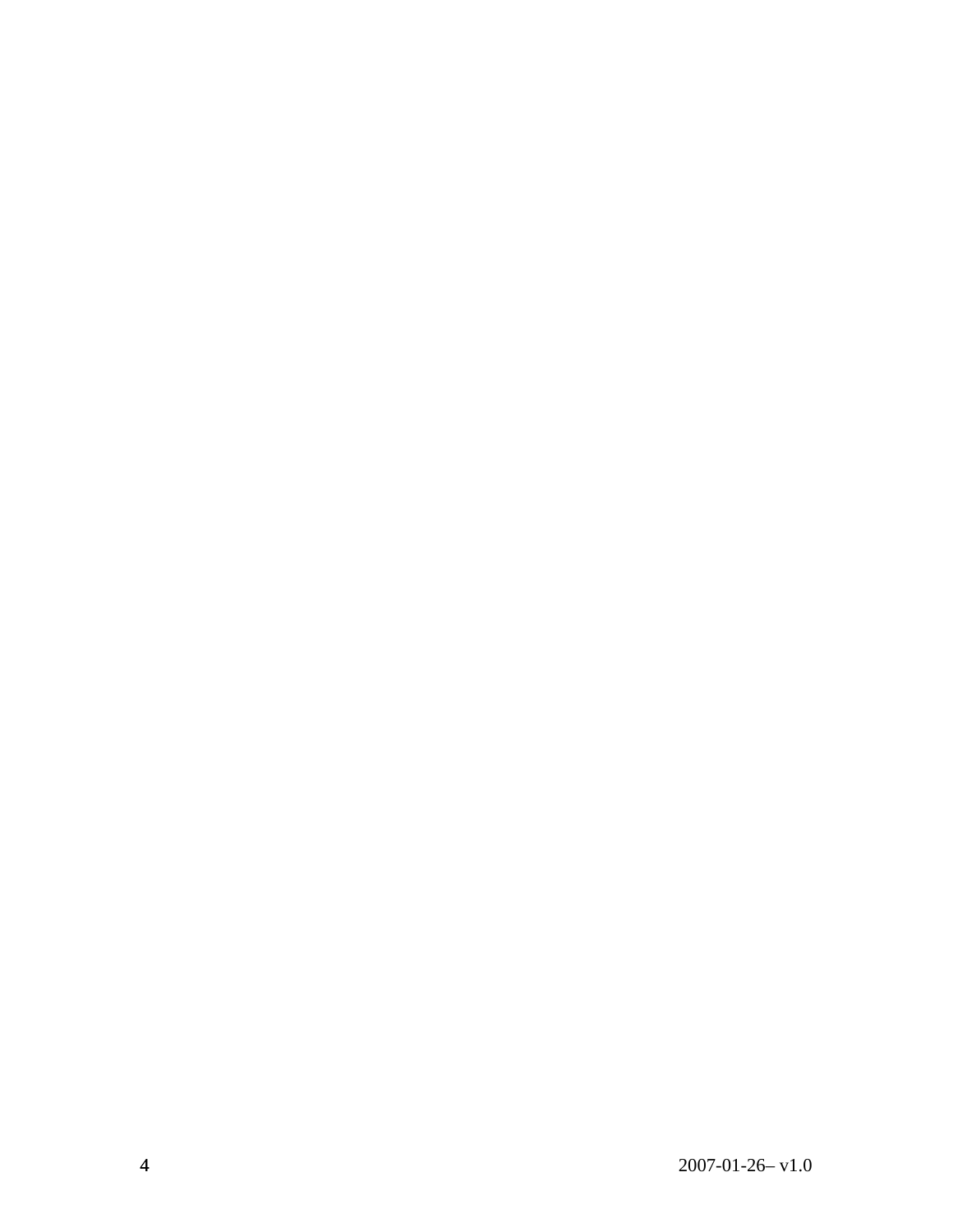# **Executive Summary**

This Report considers the issues related to the inclusion of the IPv6 addresses for the root level of the DNS. IPv6 addresses are already included for Top Level Domain Name Servers in the root zone file, and the operators of a number of root name servers have assigned IPv6 addresses to their servers. These addresses are not included in the root hints file and the root zone at this time. Thus IPv6 addresses of root name servers are not returned in responses to DNS queries sent by recursive name servers.

To enable name resolution, resolvers are pre-configured with the addresses of at least one root name server. Commonly called "hints", recursive name servers initially rely on these addresses to provide recursive name service. Many recursive name servers also perform a bootstrap process called *priming*. Priming ensures that a recursive name server always starts operation with the most up-to-date list of root name servers.

The User Datagram Protocol (UDP) serves as the transport for priming messages. RFC 1035, Domain Names Implementation and Specification, specifies a 512 byte maximum UDP-encapsulated DNS message size. Adding the IPv6 address information for more than two root name servers to the root hints file and to the root zone will increase the size of the DNS priming response so that it exceeds this maximum. Ultimately, when all 13 root name servers assign IPv6 addresses, the priming response will increase in size to 811 bytes. This imposes additional conditions for the successful completion of a priming exchange that do not exist today:

- Intermediate systems that are situated between recursive name servers and root name servers must be able to process DNS messages containing IPv6 addresses.
- Resolvers must use DNS Extensions to notify root name servers that they are able to process DNS response messages larger than the 512 byte maximum UDP-encapsulated DNS message size specified in RFC 1035.
- Intermediate systems must be configured to forward UDP-encapsulated DNS responses that exceed the 512 byte maximum DNS message size specified in RFC 1035.

In this report, the ICANN Root Server System Advisory and Security and Stability Advisory Committees examine the problems that might arise if IP Version 6 (IPv6) host address resource records of root name servers were added to the root hints and root zone file for the DNS. We describe and report the results of testing performed by committee members and the community at large, including recursive name server operators as well as commercial vendors of security systems and DNS name server products, to determine the extent to which these problems are likely to be encountered. The test results figure prominently in the recommendations we propose to ICANN and IANA.

We conclude the Report with a roadmap the community can follow to assure that the inclusion of AAAA records in the root hints file and DNS priming responses from root name servers has minimum impact and maximum benefit.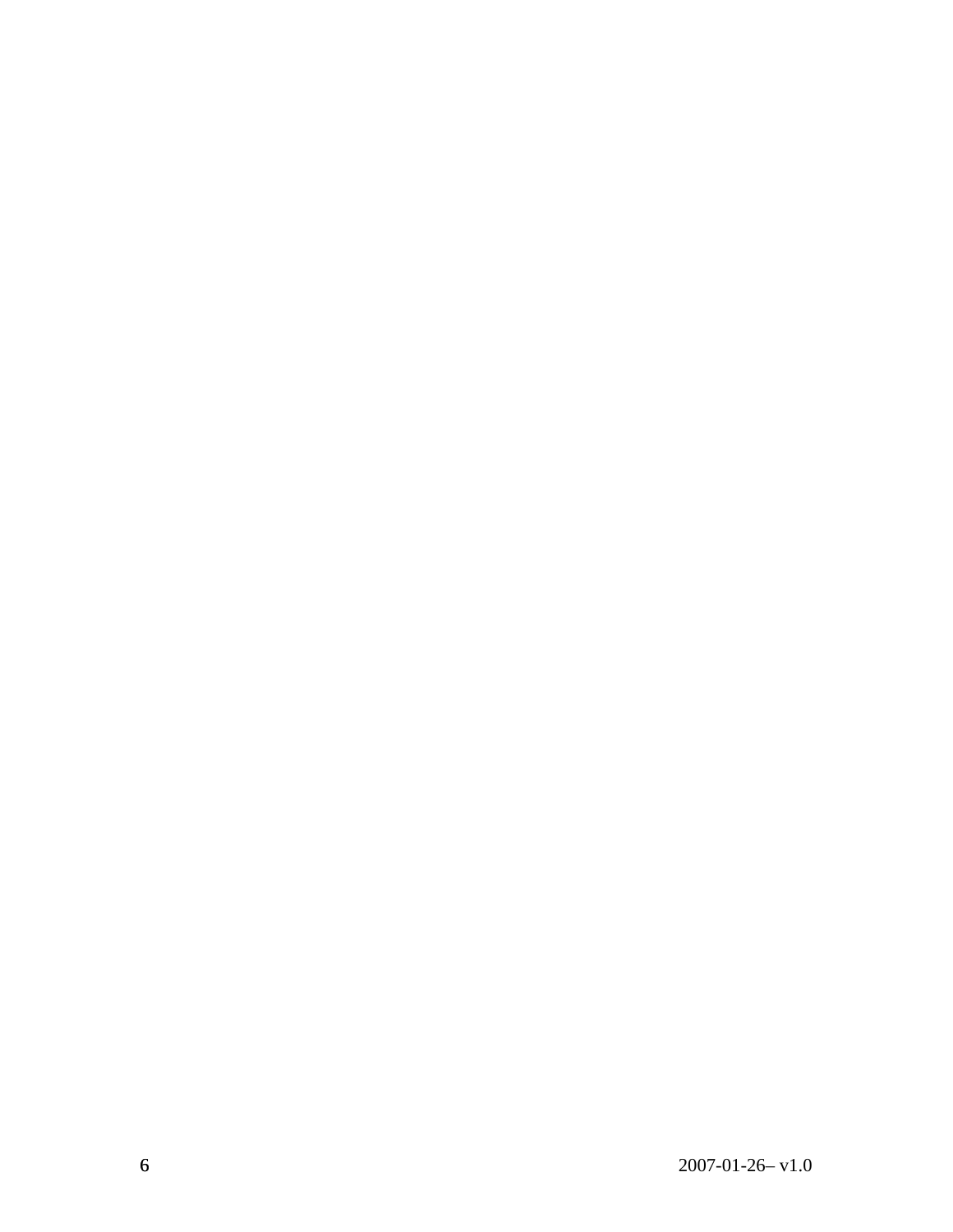# **1. Introduction**

Many TLD name servers have IP version 6 (IPv6) addresses and provide domain name service for IPv6 today. A number of root name server operators have assigned IPv6 addresses to their systems as well. To date, however, the IPv6 addresses of root name servers are not included in the IANA-maintained root hints and root zone files. A lack of a clear understanding of how the inclusion of these addresses might affect name service has to date prevented IANA from including these addresses in two critical root-level resources: the root hints file and the root zone. As a result, root name servers do not return IPv6 addresses of root name servers in response to DNS queries they receive from recursive name servers.

In this report, the ICANN Root Server System Advisory and Security and Stability Advisory Committees examine the problems that might arise if IPv6 host address resource records of root name servers were added to the root hints and root zone files for the DNS. We report the results of testing performed by committee members and the community at large to determine the extent to which these problems are likely to be encountered. The test results figure prominently in the recommendations we propose to ICANN and IANA. We conclude the report with a recommended course of action for ICANN and IANA to include IPv6 addresses of root name servers in the root level of the DNS.

The report is organized as follows:

**Section 2** describes how adding IPv6 addresses at the root of the DNS affects the root hints file and the priming exchange

**Section 3** considers the strengths, weaknesses and issues of the alternatives proposed in Section 2.

In **Section 4**, SSAC and RSSAC present their findings.

In **Section 5**, SSAC and RSSAC provide a roadmap the community can follow to assure that the inclusion of IPv6 address records in the root hints file and DNS priming responses from root name servers has minimum impact and maximum benefit.

This report discusses the operation of the DNS in considerable technical detail. Appendix A provides background material covering the terminology, nomenclature, and operation of the Domain Name System. In particular, this appendix provides detailed descriptions of the composition, use and administration of the root hints and root zone files, and of DNS protocol exchanges between root name servers and recursive name servers that are essential to assuring accurate name resolution. Readers who are unfamiliar with these concepts are strongly encouraged to read Appendix A and complementing Appendices before proceeding to Section 2.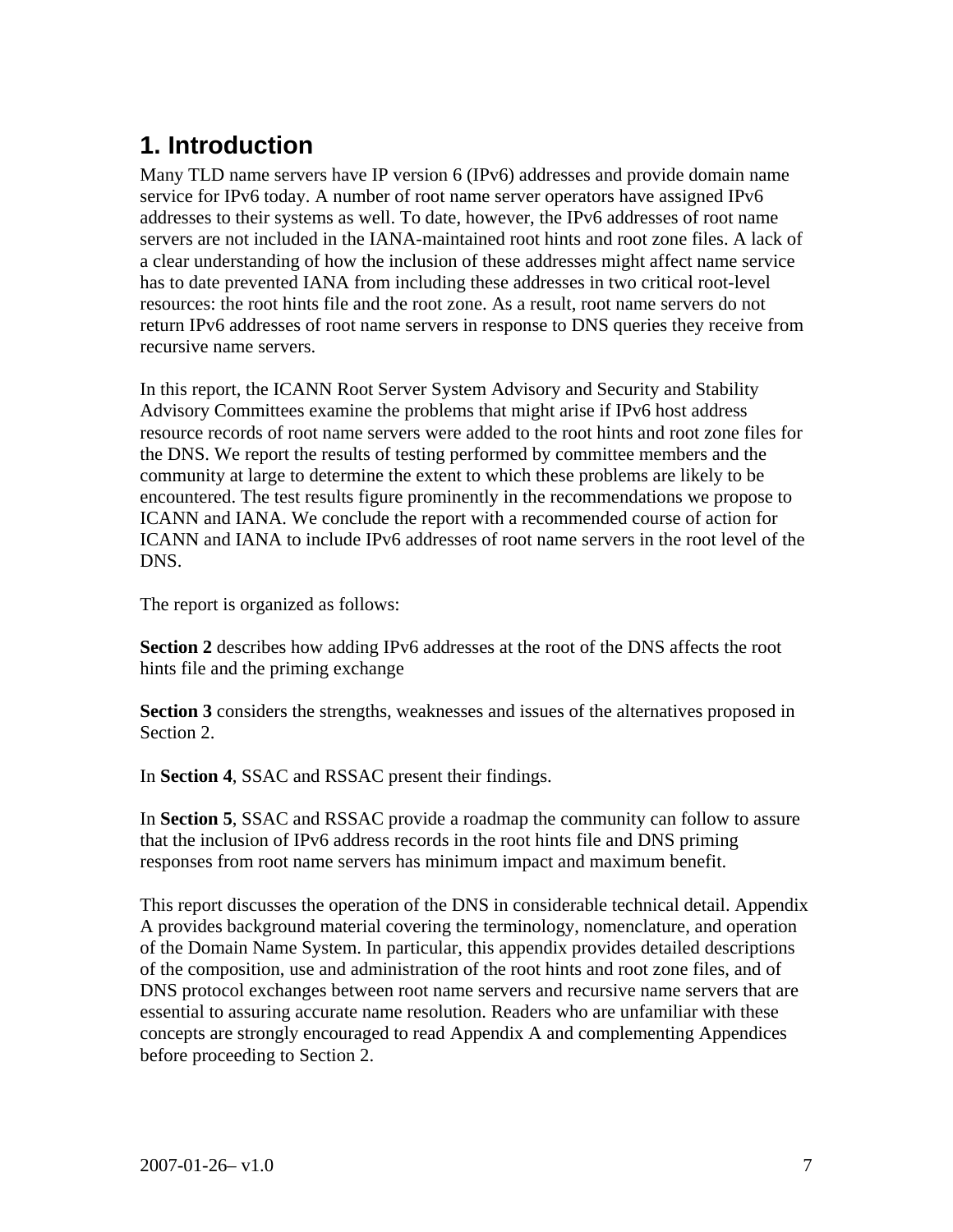# **2. Inclusion of IPv6 addresses at the Root of the DNS**

In this section, we describe how adding IPv6 addresses at the root of the DNS affects the root hints file and the priming exchange.

## *Adding AAAA Records to Root Hints*

A recursive name server's iterative resolver must know the IP address of at least one root name server to function properly. Commonly, name server software provides sufficient configuration information during installation to assure that a host connected to the Internet can query a root name server by including a *hints* file. The IANA maintains the authoritative root hints file.

The existing procedures for publishing root hints need not be changed to add AAAA addresses of root name servers in the files published at ftp://ftp.internic.net/domain/.

When the root hints file is changed, it is expected that all resolvers and name servers will use one of the update methods identified in Appendix A in the section entitled *Updating and Maintaining Root Hints Files.*

## *Adding AAAA Records to Priming Exchange*

Before adding AAAA records to the priming exchange, we consider ways to avoid or minimize the impact or adverse affects such changes may have on deployed systems:

- For performance and resiliency purposes, it is desirable that root name servers continue to include the A records for all thirteen root name servers.
- Root name servers should return the same DNS priming response irrespective of which IP transport is used (v4 or v6).
- Situations where a large DNS response message forces root name servers to mark the message as truncated and thereby cause a resolver to resend the priming query using TCP should be avoided. Root name servers should not be burdened with the additional processing associated with establishing TCP connections for priming exchanges.

Thus, the committees considered the following options:

1) Include as many AAAA records of root name server addresses as will fit into the Additional Section of a UDP-encapsulated DNS message of 512 bytes in priming responses. Each AAAA record will occupy 28 bytes in the Additional section. Thus a DNS Priming Response would be composed in the following manner: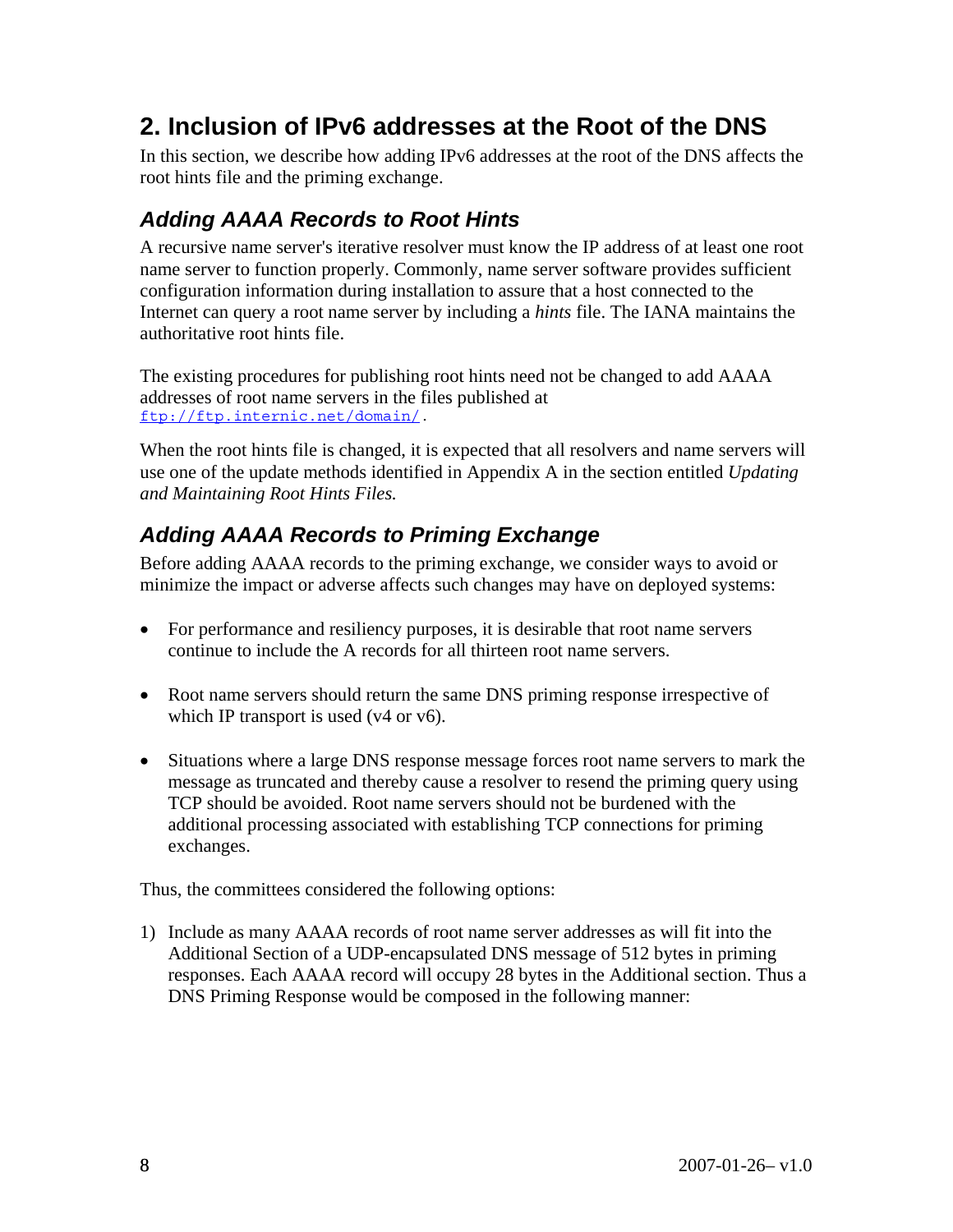| DNS Priming Response Message (IPv4 and IPv6)                                                                                                                           | # Bytes |
|------------------------------------------------------------------------------------------------------------------------------------------------------------------------|---------|
| <b>Required Headers:</b>                                                                                                                                               | 12      |
| Transaction ID, Flags, Questions, Answer RR count, Authority RR<br>count, Additional RR count                                                                          |         |
| Query                                                                                                                                                                  | 5       |
| Name ".", Type NS, Class INET                                                                                                                                          |         |
| Answers:                                                                                                                                                               |         |
| First answer contains name, type, class, TTL and Data length (value<br>20), plus the Fully Qualified Domain Name (FQDN) of a root name                                 | 31      |
| server (e.g., H.ROOT-SERVERS.NET)                                                                                                                                      |         |
| Second through 13 <sup>th</sup> answers contain name, type, class, TTL and Data<br>$\bullet$<br>length (value 4), plus the label of a root name server (e.g., G, F, E) | 180     |
| <b>Additional Records</b>                                                                                                                                              |         |
| Each of the 13 A records in the Additional section contains name,<br>type, class, TTL and Data length (value 4) and an 4-byte IPv4<br>address and occupies 16 bytes    |         |
| (13 records times 16 bytes per record equals 208 bytes)                                                                                                                | 208     |
| <b>Additional Records</b>                                                                                                                                              | 56      |
| Two AAAA records in the Additional section contain name, type,<br>class, TTL and Data length (value 16) and a 16-byte IPv6 address<br>and occupies 28 bytes            |         |
| (2 records times 28 bytes per record equals 56 bytes)                                                                                                                  |         |
| Total length                                                                                                                                                           | 492.    |

2) Plan for the eventual inclusion of AAAA records of all thirteen root name servers in the Additional Section of priming response messages. Again, each AAAA record is 28 bytes. An options (type OPT) section of 11 bytes must be present to indicate that EDNS0 has been offered by the querying name server. The DNS Priming Response is thus composed in the following manner:

| DNS Priming Response Message (IPv4 and IPv6)                                                  | # Bytes |
|-----------------------------------------------------------------------------------------------|---------|
| <b>Required Headers:</b>                                                                      | 12      |
| Transaction ID, Flags, Questions, Answer RR count, Authority RR<br>count, Additional RR count |         |
| Query                                                                                         | 5       |
| Name ".", Type NS, Class INET                                                                 |         |
| Answers:                                                                                      |         |
| First answer contains name, type, class, TTL and Data length (value                           | 31      |
| 20), plus the Fully Qualified Domain Name (FQDN) of a root name                               |         |
| server (e.g., H.ROOT-SERVERS.NET)                                                             |         |
| Second through 13 <sup>th</sup> answers contain name, type, class, TTL and Data<br>$\bullet$  | 180     |
| length (value 4), plus the label of a root name server (e.g., G, F, E)                        |         |
| <b>Additional Records</b>                                                                     |         |
| Each of the 13 A records in the Additional section contains name,                             |         |
| type, class, TTL and Data length (value 4) and an 4-byte IPv4                                 |         |
| address and occupies 16 bytes (13 records x 16 bytes/record)                                  | 208     |
| <b>Additional Records</b>                                                                     |         |
| 13 AAAA records in the Additional section contain name, type,                                 |         |
| class, TTL and Data length (value 16) and a 16-byte IPv6 address                              |         |
| and occupies 28 bytes (13 records x 28 bytes/record)                                          | 364     |
| EDNSO Option (OPT)                                                                            | 11      |
| Total length                                                                                  | 811     |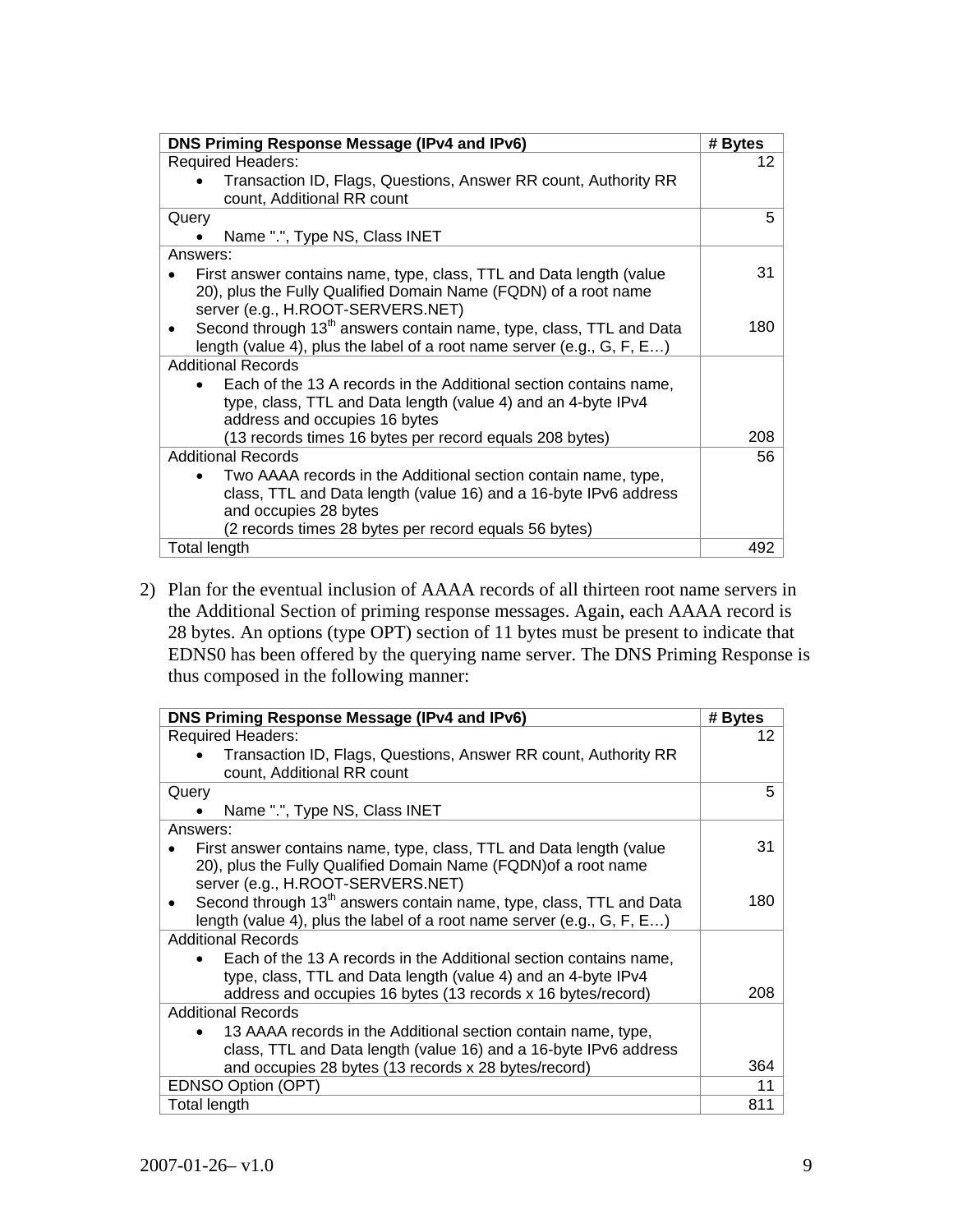# **3. Discussion**

In this section, SSAC and RSSAC consider the strengths, weaknesses and issues of each alternative proposed in Section 2*, Inclusion of IPv6 addresses at the Root of the DNS.*

## *Root Name Server Considerations*

Under alternative (1), root name servers return sufficient AAAA information in a DNS priming response message to bootstrap IPv6 name service. The advantage to this alternative is that implementations that have not yet implemented EDNS0 will continue to operate without the possibility of DNS response message truncation, providing they are able to process DNS response messages containing AAAA records correctly.

Alternative (1) has certain disadvantages:

- The priming response only identifies two of thirteen root name servers and thus provides minimal resiliency for all users who need to prime name servers with IPv6 addresses.
- Two of the thirteen root name servers to be included in the DNS priming response would need to be chosen.

Alternative (2) has no such disadvantages. Root name servers can eventually include the A and AAAA records of all root name servers that are currently assigned IPv6 addresses. Since this is the desired end state, this Report will focus on the issues in achieving this objective.

Currently, root name servers use the BIND 8, BIND 9, and NSD name server software packages. Root name servers currently running BIND 9 and NSD can be configured to build a DNS priming response message as illustrated for alternative (2). BIND version 8 composes the Additional section in a slightly different manner. Specifically, BIND 8 will return an A record of a root name server, followed by an AAAA record of that same name server. Simply put, the DNS priming response returned by a BIND 8 implementation would return more AAAA records than a BIND 9 or NSD implementation and fewer A records but a sufficient number of both to allow the bootstrapping of IPv4 and IPv6 name service to complete.

#### *Resolver Considerations*

In this section, we consider several issues related to choosing alternative (2).

*Is EDNS0 support among resolvers in production networks prevalent enough to choose a priming response alternative that cannot fit within the maximum DNS message size specified in RFC 1035?*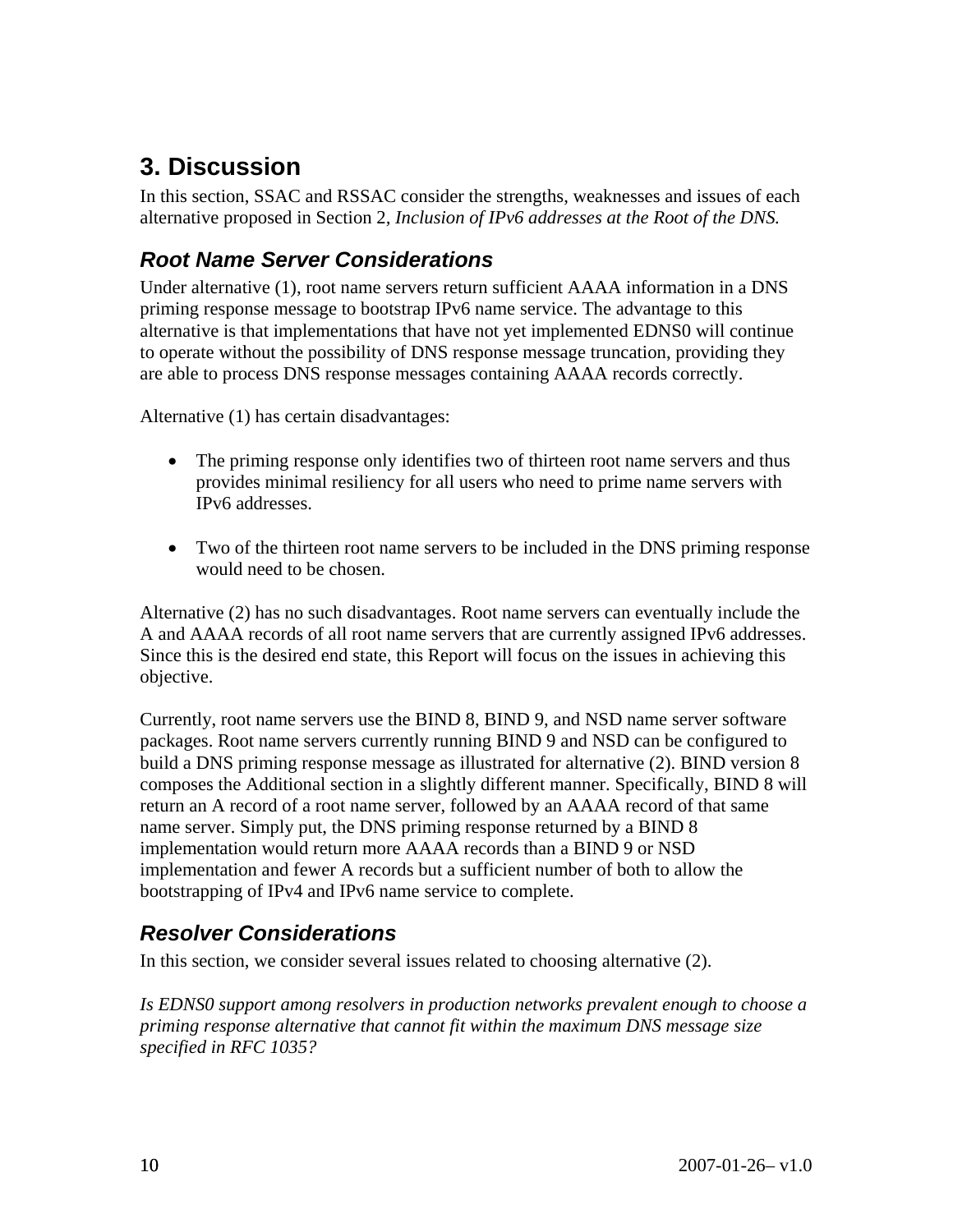The priming response exceeds the maximum DNS message size recommended in RFC 1035 when more than two type AAAA resource records are added to the Additional section. To achieve the desired end condition of having all root name servers return the A and AAAA records of all root name servers in the priming response message,

- 1) Resolvers must be able to process DNS priming message responses containing AAAA records and must be able to reassemble IP packets.
- 2) Resolvers that do not support EDNS0 and resolvers that support EDNS0 but advertise a receive buffer of less than 811 bytes should use whatever AAAA information root name servers return to bootstrap IPv6 name service. See Appendix A, *DNS Message Composition and Size Considerations*.
- 3) Resolvers that support EDNS0 should advertise a receive buffer of at least 800 bytes. (Note: data collected by RIPE-NCC suggest that 99% of EDNS0-capable resolver installations advertise 1024 or larger receive buffers, See Table 2 and Figure 2 of [1]).
- 4) Resolvers should retry the priming response without advertising EDNS0 if they do not receive a DNS response message within a timeout period.
- 5) If resolvers do not receive a priming response message, they use whatever "hints" they have.

To approximate the potential impact, members of the committee informally tested several resolver implementations by composing and issuing Type NS queries to Top Level Domains that currently return A and AAAA records. In this case, the queries used the EDNS0 option to advertise a buffer size of 4096 bytes. The sizes of the responses ranged from 521 bytes to 730 bytes. We observed that resolvers provided with popular operating systems (Windows Server 2000/2003, Mac OSX, various Linux builds including Fedora and Red Hat) are able to process UDP-encapsulated DNS response messages that are longer than 512 bytes.

*Will the presence of AAAA records in the DNS priming response adversely affect resolver implementations used today in IPv4-only production networks?* 

For resolvers, three adverse conditions may result from this action:

- 1. A resolver that is not IPv6-aware may not operate correctly when it receives a priming response that contains AAAA records from a root name server.
- 2. A resolver that is not IPv6-aware may ignore AAAA records in a priming response but otherwise behave properly.
- 3. A resolver that is IPv6-aware but has not been configured to use IPv6 will ignore priming messages containing AAAA records but otherwise process a priming response correctly.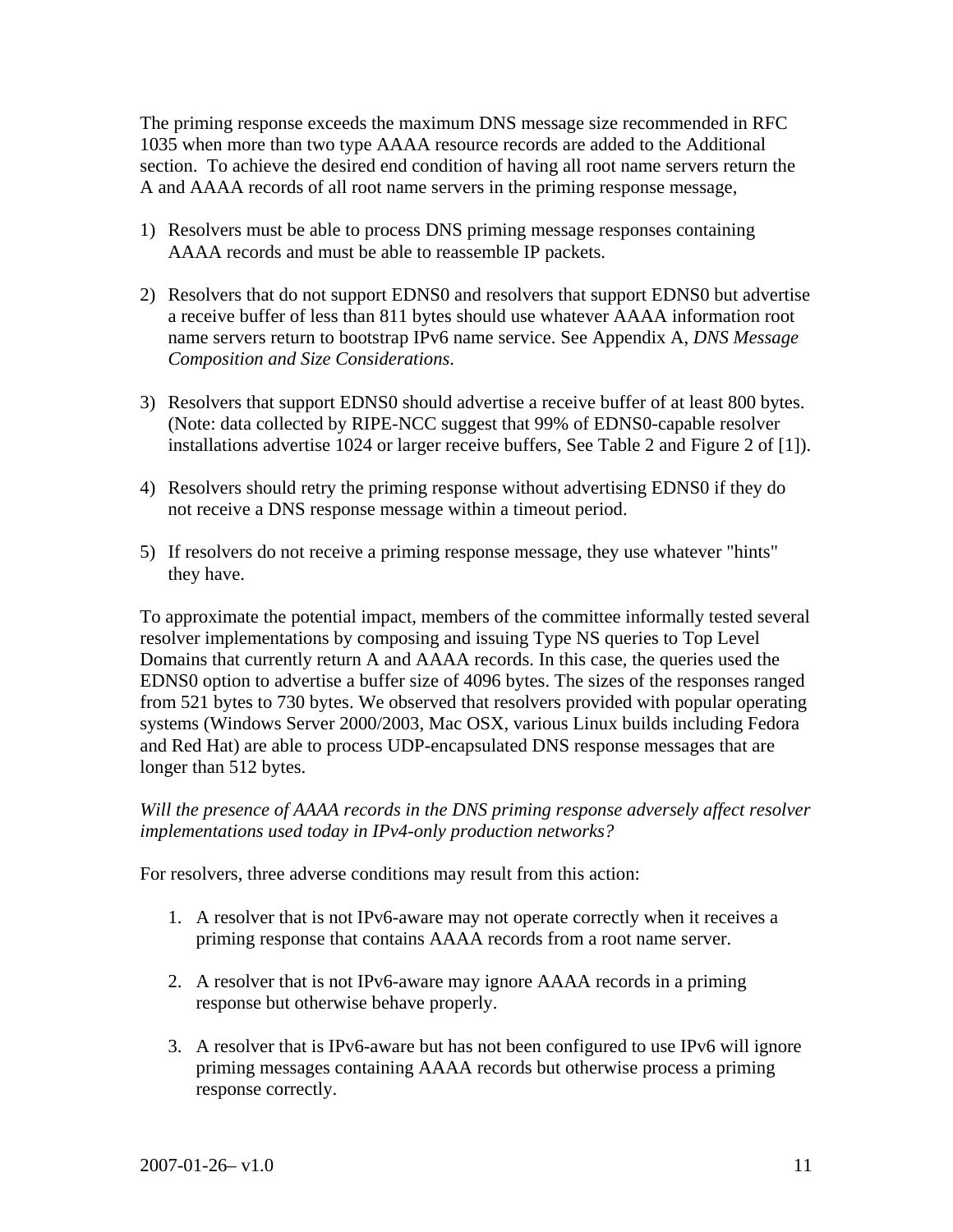To approximate the potential impact, members of the committee informally tested several resolver implementations by composing and issuing type NS queries that currently return A and AAAA records of TLD name servers (UA, FR, JP). The size of the response messages ranged from 208 to 439 bytes. From the results, we observe that resolvers provided with commonly used operating systems (Windows Server 2000/2003, Mac OSX, various Linux builds including Fedora and Red Hat) are able to process DNS priming responses, and use and cache the AAAA records. [Note: we assume that the same logic used to process a type NS response is used to process a priming response.]

*Is the sequencing of records in the Additional data in the DNS priming response important? Specifically, is it necessary to put all Type A records before any Type AAAA records in the Additional section of the priming response?* 

Members of the joint committees speculate that some DNS implementations may be sensitive to the order that Type A and AAAA records are encoded in the Additional Section; specifically, some implementations may expect Type A resource records to be encoded immediately following the Answers Section (as illustrated in Section 2*, Inclusion of IPv6 addresses at the Root of the DNS*). It seems appropriate to accommodate for this possibility by specifying that all Additional records containing Type A resource records precede Additional records containing Type AAAA resource records.

The informal tests of resolver implementations imitate part of the resolver bootstrap process. These informal tests were valuable, but the committees sought broader and more formal testing from DNS server vendors, developers and the user community at large. These are described in the following section.

#### **Testing Iterative Resolvers for AAAA and EDNS0 Support**

The complete name server bootstrap process must be tested to verify that changes at the root level of DNS service do not adversely affect production name service. Tests must verify that an implementation:

- Use the root name server information in the DNS response message without failing when it is configured with a hints file containing type AAAA resource records.
- Perform the priming exchange over UDP, which involves sending a DNS query for type NS for the root (".") to one or more of the root name servers identified in the local copy of the hints file.
- Process the UDP-encapsulated DNS response message from a root name server.
- Use the information in DNS response message to perform iterative name resolution.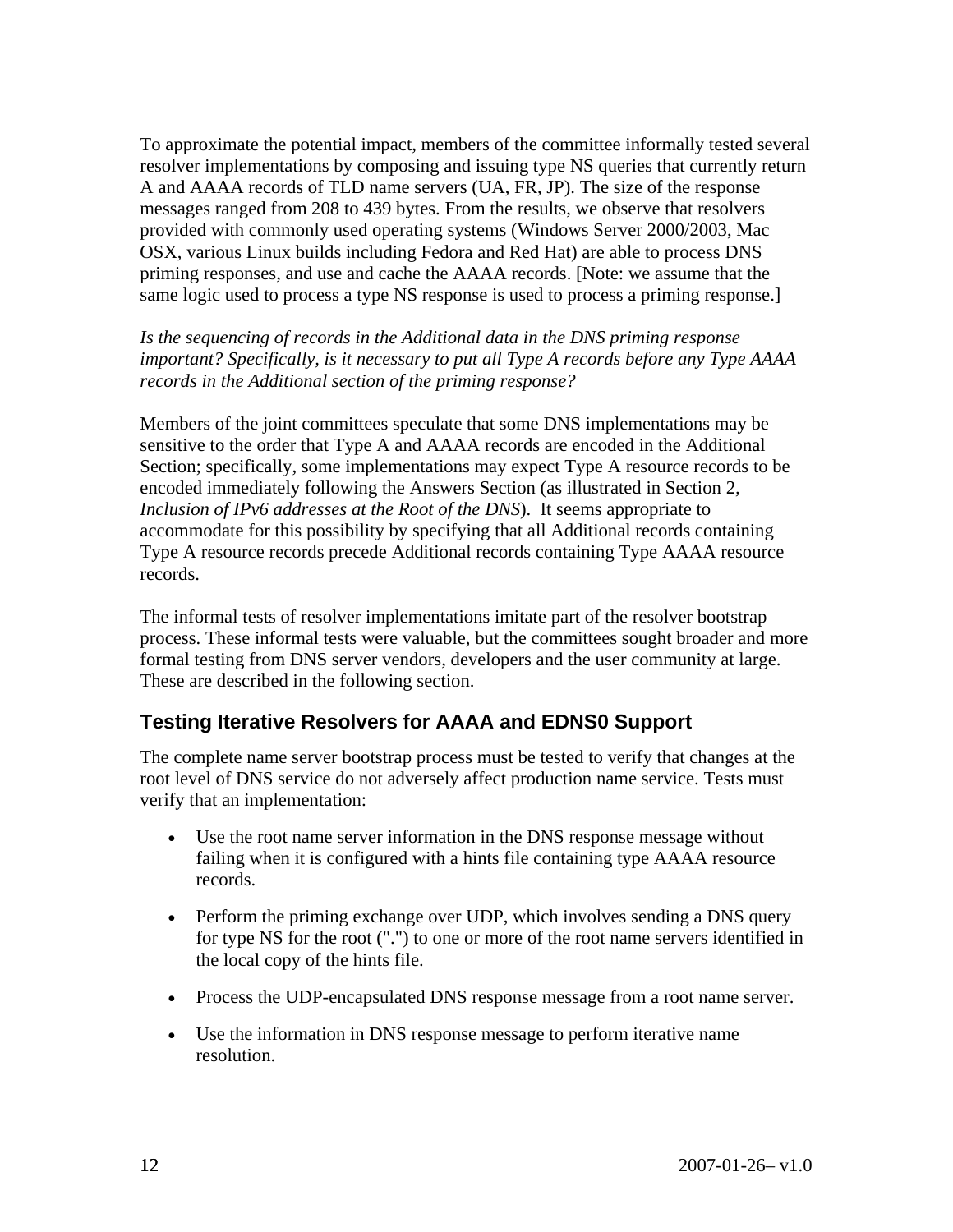Ideally, the test response contains type A and AAAA resource records of the authoritative root name servers and is larger than the 512-byte maximum UDP DNS message size specified in RFC 1035. Several root name server operators have volunteered to operate test name servers for this exercise. These servers have been configured to be authoritative for "test" root and root-servers.net zones that contain both type A and AAAA resource records for the authoritative root name servers.

RSSAC and SSAC have solicited Internet community participation to test whether iterative resolvers can be configured with a hints file containing both type A and AAAA resource records and also whether iterative resolvers are able to process priming responses containing IPv6 (AAAA) resource records and priming responses greater than 512 bytes (See SAC017, [12]). The results reported to the ICANN SSAC Fellow when this report was published are reproduced in Appendix D.

The results indicate that "modern day" (post 2000) DNS products used as recursive name servers are able to bootstrap when AAAA resource records are present in the root hints or equivalent configuration data and that these name servers will function properly if they receive a priming response greater than 512 bytes containing AAAA resource records. We conclude that very few recursive name servers used in production today will be adversely affected by the inclusion of IPv6 addresses for root name servers in the root hints and root zone files.

## *Intermediate System Considerations*

Anecdotal reports suggest that certain intermediate devices used in production networks (e.g., security systems such as an Internet firewall) inspect DNS messages for security purposes may be adversely affected by the inclusion of AAAA records in the DNS priming response messages. Again, three adverse conditions may result from this action:

- 1. The security system is not IPv6-aware and by default blocks DNS messages that contain resource records that do not conform to RFC 1034/1035.
- 2. The security system is IPv6-aware but the default configuration setting of the system is to block DNS messages that contain resource records that do not strictly conform to RFC 1034/1035.
- 3. The security policy enforced by an organization currently blocks DNS messages that contain resource records that do not conform to RFC 1034/1035.

To better understand these situations, first consider the behavior of a security system, e.g., an Internet firewall or software firewall executing on a host that has not implemented IPv6. When this security system receives an IPv6 datagram used to transport a priming message over an Ethernet segment, it will inspect the EtherType field of Ethernet header, extract the value encoded (for IPv6, 0x86DD), and compare this value against the set of "allowed EtherTypes" in its security policy database. Since IPv6 is not implemented, it is classified as unwanted traffic, so the security system will discard this packet.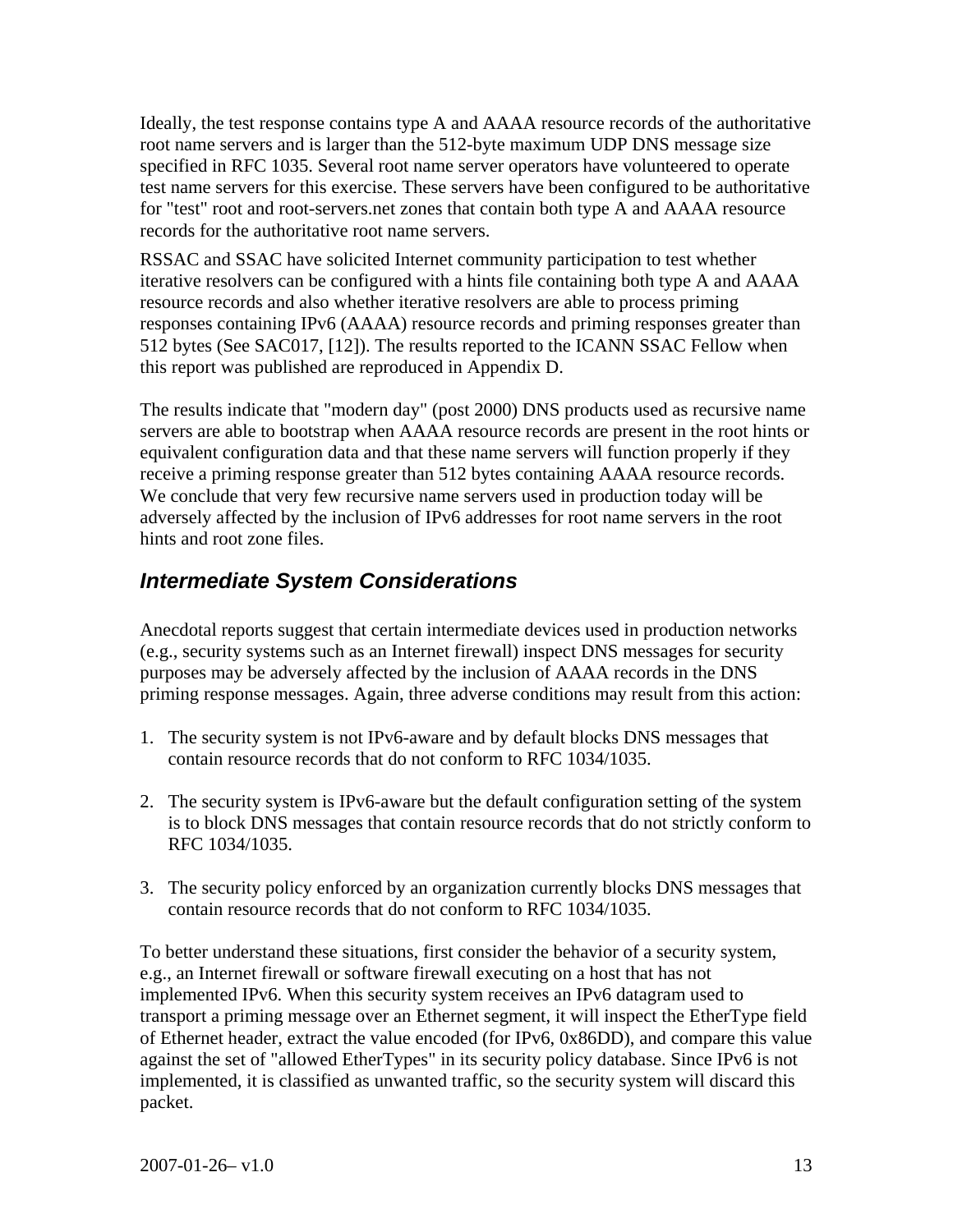Now consider an application layer gateway that is implemented or configured to enforce a policy that only allows RFC 1035 compliant DNS protocol elements. The application layer gateway will inspect the Additional Section in the expanded DNS priming request, parse and process type A resource records as "allowed" but it will reject a DNS priming response if it encounters AAAA records because these are "not defined" in RFC 1035 and thus treated as potentially malicious (hostile).

We thus consider the following issues with respect to choosing alternative (2).

#### *Will the presence of AAAA records in the DNS priming response influence the way intermediate devices enforce security policy on DNS messages?*

Using the same tests performed against TLD name servers that return AAAA records, members of the committee were able to demonstrate that DNS response messages containing AAAA records will pass through a number of commercial firewalls that are commonly used by large organizations and commonly interposed between an organization's internal name servers and external name servers (e.g., TLD and root name servers).

*Is EDNS0 support among intermediate systems in production networks prevalent enough to choose a priming response alternative that cannot fit within the maximum DNS message size specified in RFC 1035?*

Some intermediate systems and application layer gateways may not support EDNS0 extension mechanisms or may be configured to reject DNS messages containing the OPT parameter resolvers use to indicate they are capable of receiving UDP-encapsulated messages larger than 512 bytes. Other intermediate systems may be capable of processing EDNS0 extension mechanisms but may have been configured to block them. For some systems, this may be the default behavior, as in the case of the Cisco PIX version 6.2.5 and earlier. In some cases, organizations may have configured a security policy at a firewall to protect against attacks that use large DNS responses as a means to exploit vulnerabilities in certain name server implementations [3].

Members of the committee informally tested intermediate (security) systems by composing and issuing Type NS queries to Top Level Domains that currently return A and AAAA records from hosts behind the security system. In this case, the queries used the EDNS0 option to advertise a buffer size of 4096 bytes. The sizes of the responses ranged from 521 bytes to 730 bytes. Members of the committee were able to demonstrate that a number of commercial firewalls will allow UDP-encapsulated DNS responses larger than 512 bytes to pass unless a security policy is specifically configured to block such traffic. These informal tests were again valuable, but the committees sought broader and more formal testing from DNS server vendors, developers and the user community at large. These are described in the following section.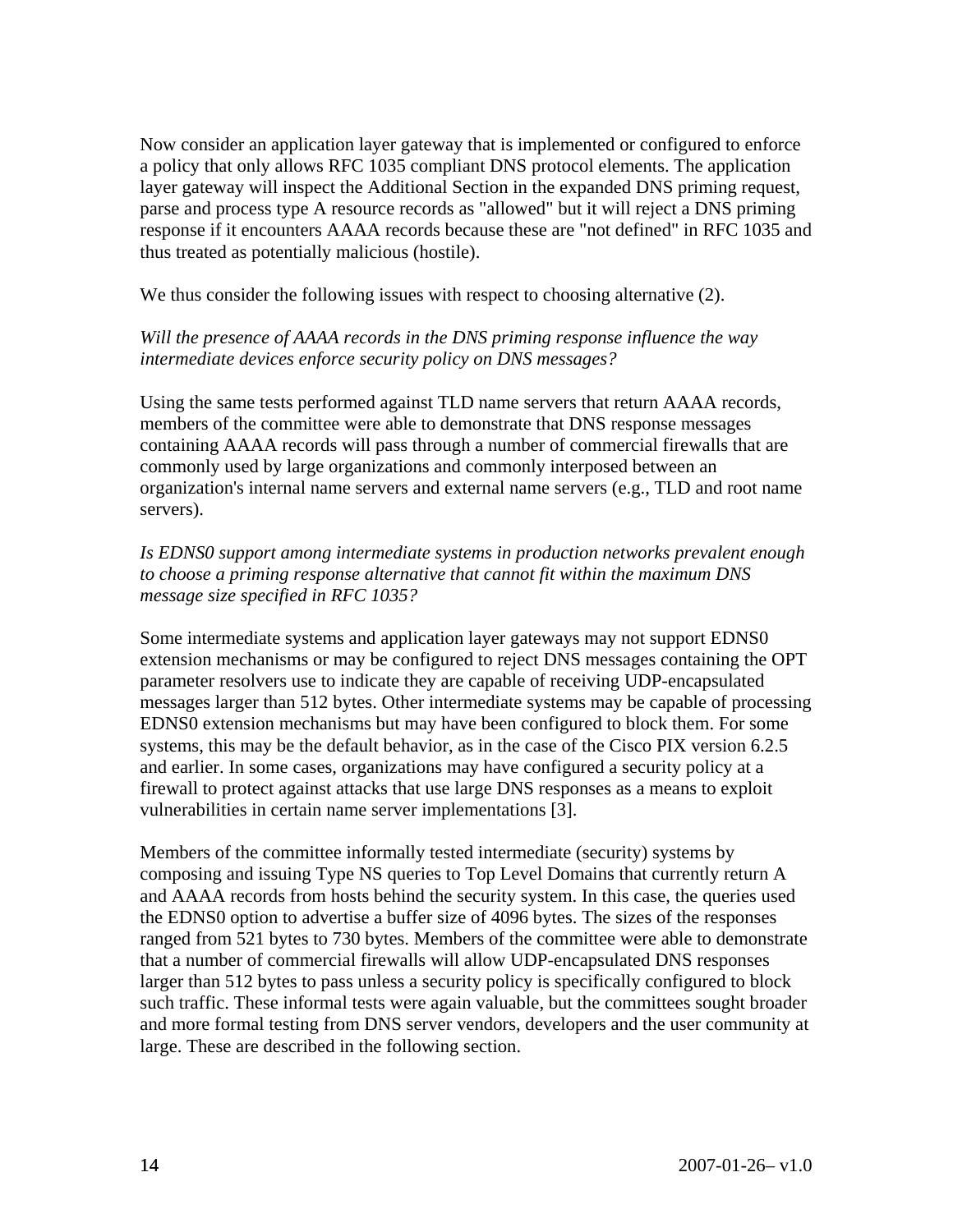#### **Testing Firewalls for IPv6 and EDNS0 Support**

Any party, vendor or user, can test the action an intermediate system takes when it encounters type AAAA resource records by composing and issuing Type NS queries that currently return A and AAAA records of certain TLD name servers (e.g., UA, FR, JP, and HK). By advertising a receive buffer of at least 811 bytes, any party can also test the action an intermediate system takes when it receives a UDP-encapsulated DNS response message larger than 512 bytes by composing from TLD name servers such as FR and HK. These tests are sufficient to verify that an intermediate system implementation and policy configuration will allow priming response messages to pass without modification or interference.

RRSAC and SSAC have solicited Internet community participation to test how intermediate systems react when DNS response messages contain AAAA RRs and when UDP-encapsulated DNS response messages are greater than 512 bytes (See SAC016, [4]). The results reported to the ICANN SSAC Fellow when this report was published are reproduced in Appendix E

## *IP Reassembly and Security Policy Issues*

The issue we consider here is related to EDNS0 support and the use of DNS messages larger than 512 bytes. All implementations and intermediate systems ought to be capable of reassembling IP packets that have been fragmented in transit [5]; however, security administrators may configure security systems to intentionally block DNS messages that exceed 512 octets to thwart forms of DDoS attacks that make use of IP fragmentation.

SSAC Advisory SAC008 does in fact recommend that TLD name servers block IP packets carrying UDP messages exceeding the standard 512 bytes, with the caveat that "TLD name server operators should recognize that future protocol extensions and enhancements may result in changes to this filtering rule" [6]. One possible change is for TLD operators to allow UDP-encapsulated DNS response messages exceeding 512 bytes from root name servers only (e.g., a list of trusted IP addresses). While these addresses could be used in spoofing attacks, the amplification factor is not quite the same as it would be if TLD operators removed the filter entirely.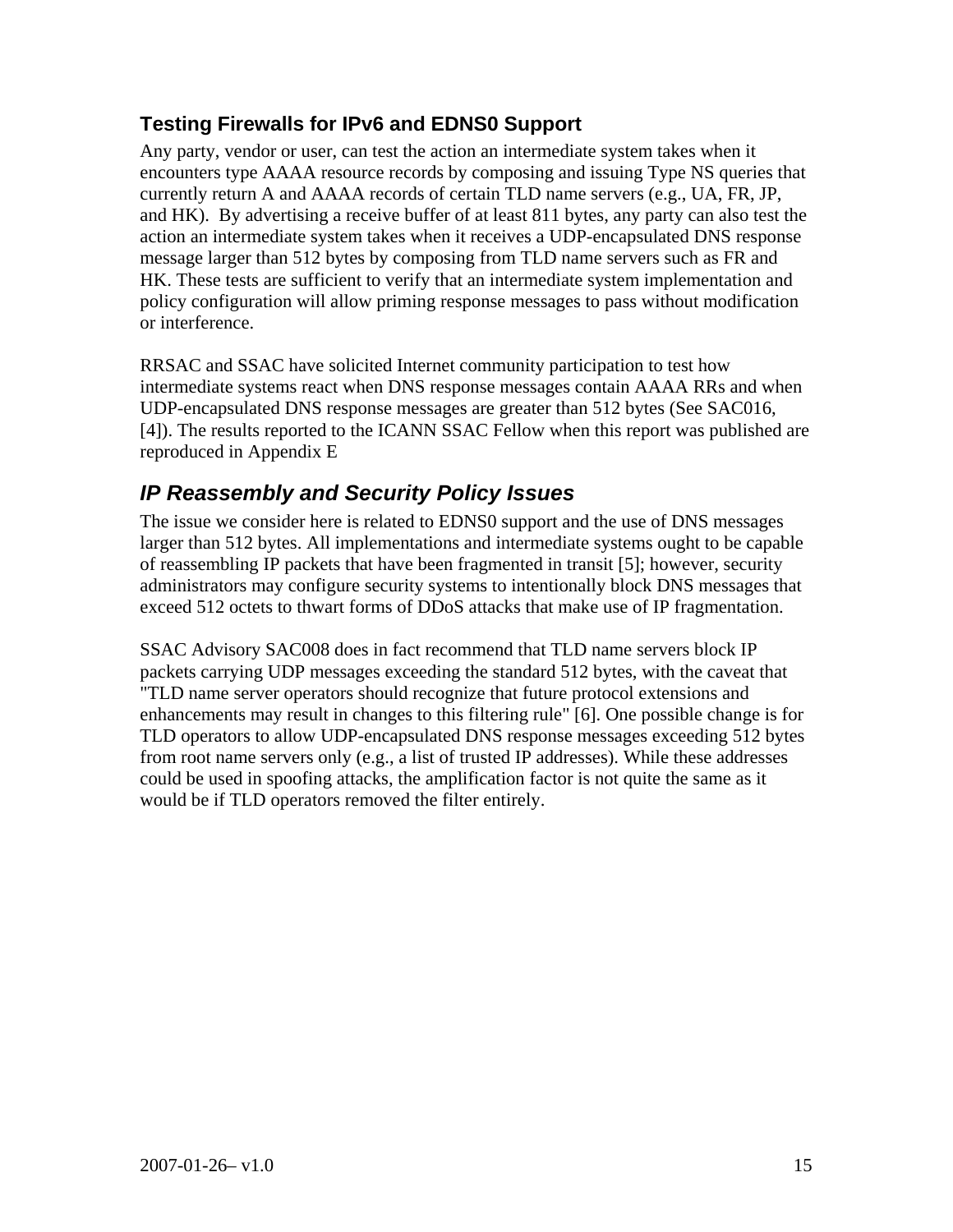# **4. Findings**

The SSAC and RSSAC offer the following findings for consideration:

- 1. Adding IPv6 addresses at the root of the DNS affects the root hints file and the priming exchange.
- 2. The existing procedures for publishing root hints need not be changed to add AAAA addresses of root name servers in the files made available at ftp://ftp.internic.net/domain/, however making a version of root hints that includes AAAA records for the root name servers configured with IPv6 addresses may be appropriate.
- 3. DNS implementations used by all thirteen root name server operators are capable of including IPv6 records.
- 4. Changes to include IPv6 addresses affect the DNS priming response in two respects:
	- a. Adding IPv6 addresses adds a resource record type (AAAA) that many implementations have never seen returned in a DNS priming response.
	- b. No more than two (2) AAAA resource records can be included in the response if the overall message size is to fit within the 512 byte maximum UDP-encapsulated DNS message size specified by RFC 1035.
	- c. A DNS priming response containing the names, type A records and type AAAA records for all thirteen root name servers will result in a response message of 811 bytes. Resolvers that use EDNS0 and advertise a receive buffer of at least 811 bytes will receive the entirety of the message. Resolvers that use EDNS0 but advertise a receive buffer less than 800 bytes and resolvers that do not use EDNS0 will receive DNS response message containing an *abbreviated* Additional section which will contain at least two type AAAA records (see *Root Name Server Considerations* in Section 3).
- 5. Testing conducted by members of the committee and the community at large indicate that:
	- a. Resolvers commonly used in production networks today are able to process IPv6 address records returned in response to type NS queries by TLD name servers without incident.
	- b. Intermediate systems commonly used in production networks today allow DNS messages containing IPv6 addresses to pass without incident (either as a default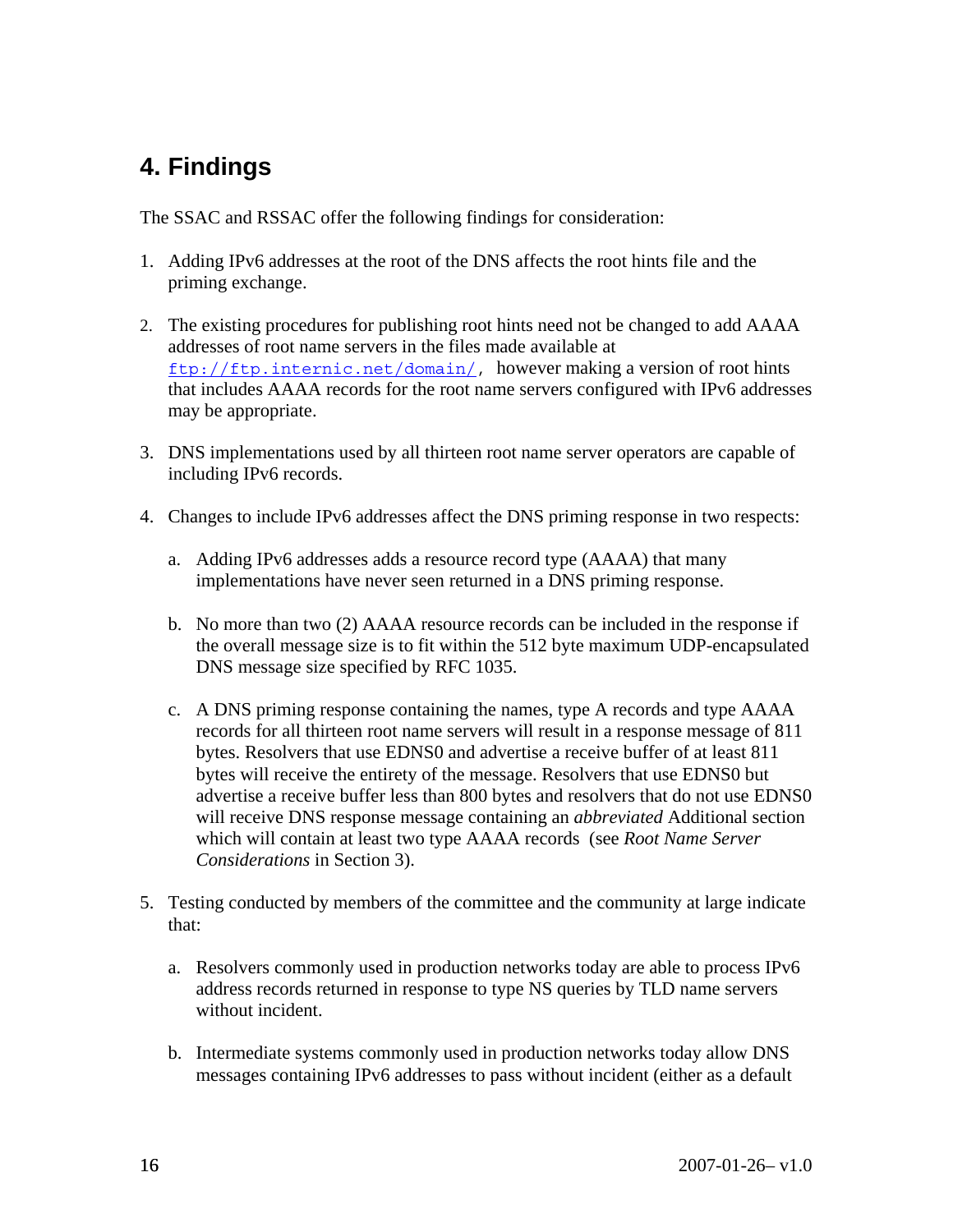policy or by user configuration).

- c. Resolvers commonly used in production networks today are EDNS0 capable. Statistics from RIPE suggest that the majority of these resolver installations advertise receive buffers greater than the 811 bytes that root name servers would require to return a DNS priming response message containing the IPv4 and IPv6 address records for all 13 root name servers.
- d. Many intermediate systems commonly used in production networks today allow UDP-encapsulated DNS messages that exceed 512 bytes to pass without incident. Some systems block longer messages by default. Other systems are intentionally configured to block such messages to protect against IP-level fragmentation attacks. ICANN and IANA should give the community ample time to test security policy configuration at intermediate systems before making changes to the root hints and root zone file that would increases the size of UDP-encapsulated DNS response messages beyond 512 bytes.

On the basis of the above findings, the committees conclude that changing the DNS priming response to include IPv6 address records will have minimal impact on name server implementations and intermediate systems used in production networks.

Additional study and testing is encouraged to continue to assess the impact of including AAAA records in the DNS priming response. Testing should be part of an overall strategy or "road map" for deployment that would ultimately result in the inclusion of the names, type A records and type AAAA records for all thirteen root name servers in the priming response. Root name server operators should continue to offer a public test facility for a reasonable time frame that can be used by product implementers as well as DNS, network, and security administrators to verify that their name service will not be interrupted on the cutover date.

Providing advanced notice of this change in a variety of venues – ICANN and supporting organization web sites, trade publications, and other technology news venues and forums – is an important element of the overall strategy. Advanced notice will give sufficient time to test well in advance of the date when root name servers will begin returning a "full" priming response.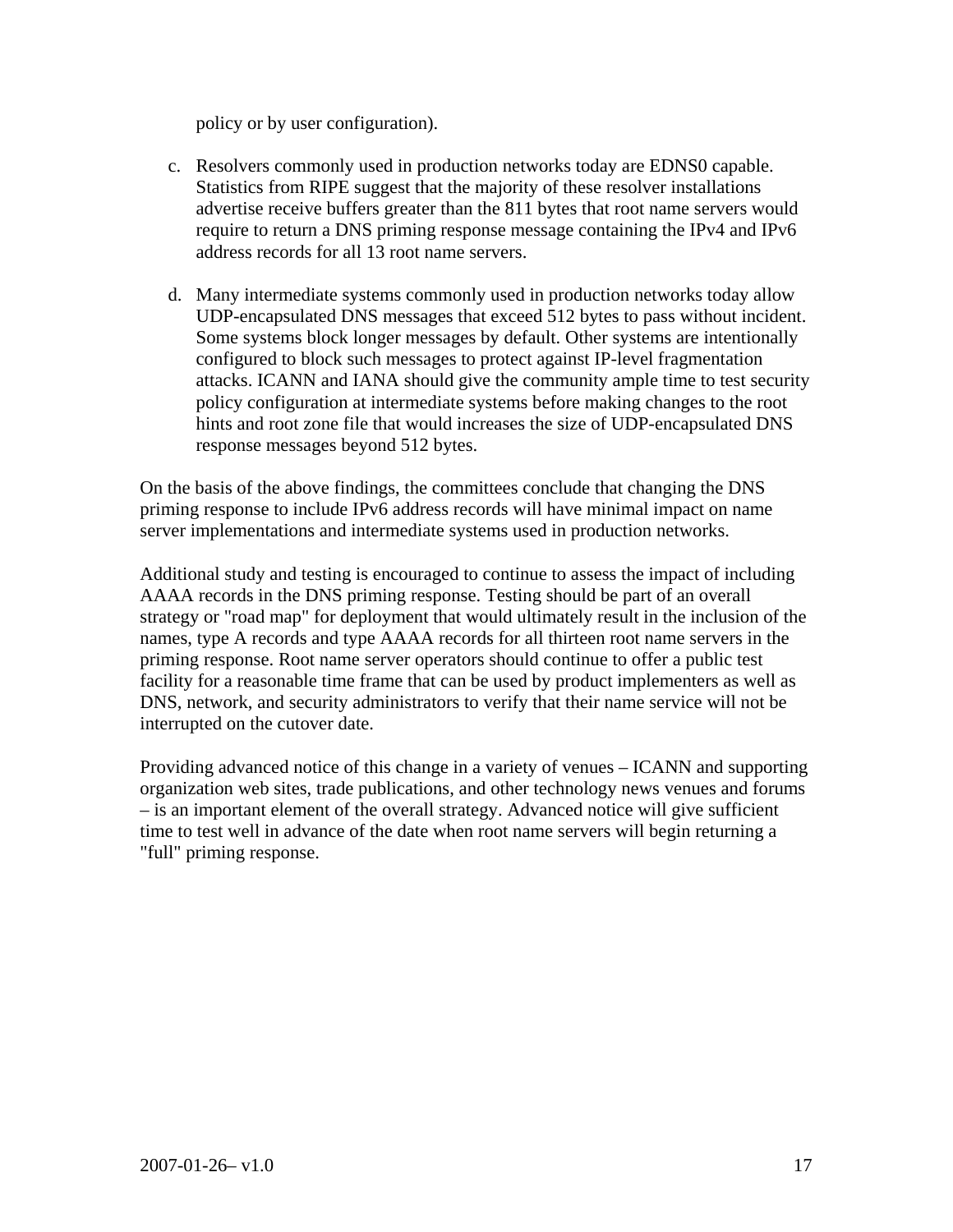# **5. Recommendations**

ICANN SSAC and RRSAC recommend that type AAAA records for all root name servers so addressed should be included in the root hints and root zone files and that they be returned in priming responses from root name servers as soon as practically possible, The committees jointly conclude that the most expedient way to proceed is for ICANN, IANA and the root name server operators to coordinate a phased deployment.

- 1. ICANN and IANA should provide advanced public notice and identify a date on which DNS priming responses from root name servers will include names, type A records and type AAAA.
- 2. ICANN should continue to solicit testing and report how recursive name server and intermediate system implementations behave when they receive the larger priming response to the community at large. Currently SAC 016 [4] and SAC 017 [2] serve this purpose. These documents should continue to identify software, versions, and (where appropriate) special configuration settings that will permit systems to behave correctly when root hints and DNS priming responses contain AAAA addresses and when the priming response exceeds the RFC 1035 maximum message size.
- 3. After the specified date, IANA should publish a root hints file containing all thirteen A resource records of root name servers plus the AAAA resource records of all root name servers so addressed at ftp://ftp.internic.net/domain/. On the specified date, IANA should add the AAAA records for the root name servers so addressed to the root and root-servers.net zones. Once all root name servers load these updated zones, DNS priming responses will return names, type A records for all root name servers, and type AAAA records for root name servers that are assigned IPv6 addresses.
- 4. IANA should add AAAA resource records for other root name servers *as they are assigned* and in accordance with existing update policy and practice so that ultimately, the priming response will return both A and AAAA resource records for all thirteen root name servers.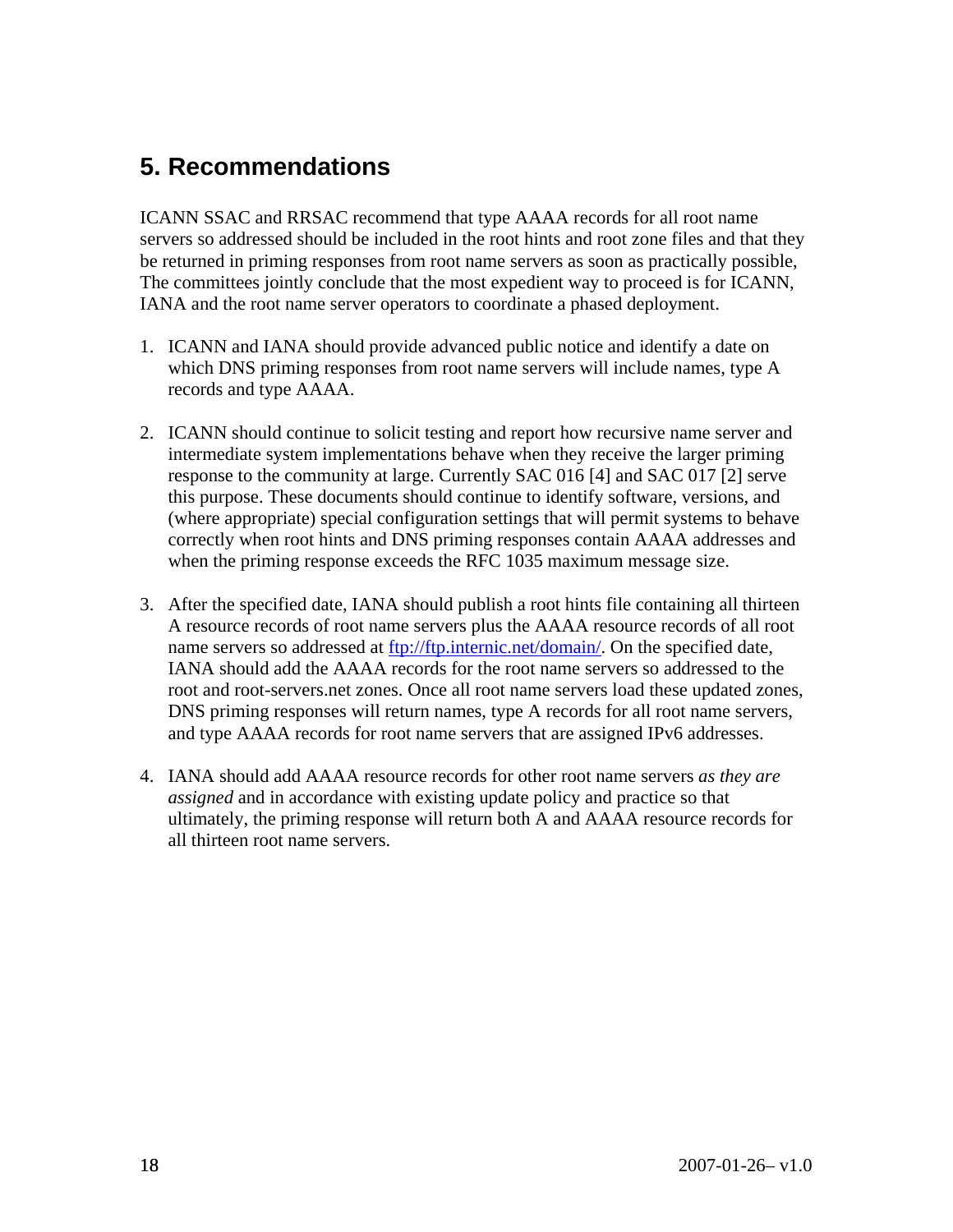# **Appendix A. Background Information**

#### *The Domain Name System*

The Internet Domain Name Service ([7, 8] is modeled as a distributed database, organized as a tree structure. In the structure, each node in the name space and all its descendents are called a **domain**. A domain is thus a subtree of the Internet name space. Domains have names. Each domain is named after its topmost node, and each descendent (node) of a domain has a **label** assigned or registered within the domain. A node's **domain name** is the list of the labels on the path from the node to the root of the tree. The labels of sibling nodes must be unique.

There is a single, authoritative **root** for the DNS and it is commonly referred to as "dot" or "." Labels assigned to nodes directly subordinate to the root identify Top Level Domains (TLDs). The registration of labels within TLDs is delegated to Registry operators. Organizations and individuals who register labels within TLDs are called domain name **registrants.**

The label relationships between the root, TLD operators, and domain name registrants who register second level labels within TLDs is depicted in Figure A-1:



**Figure A-1. Label Relationships in the Domain Name System** 

Domain name records are commonly stored in master files distributed throughout the Internet. Master files are hosted on **name servers**. Name servers are key components of the DNS. They store complete information for some part of the domain tree over which they have administrative control. In particular, name servers that host the complete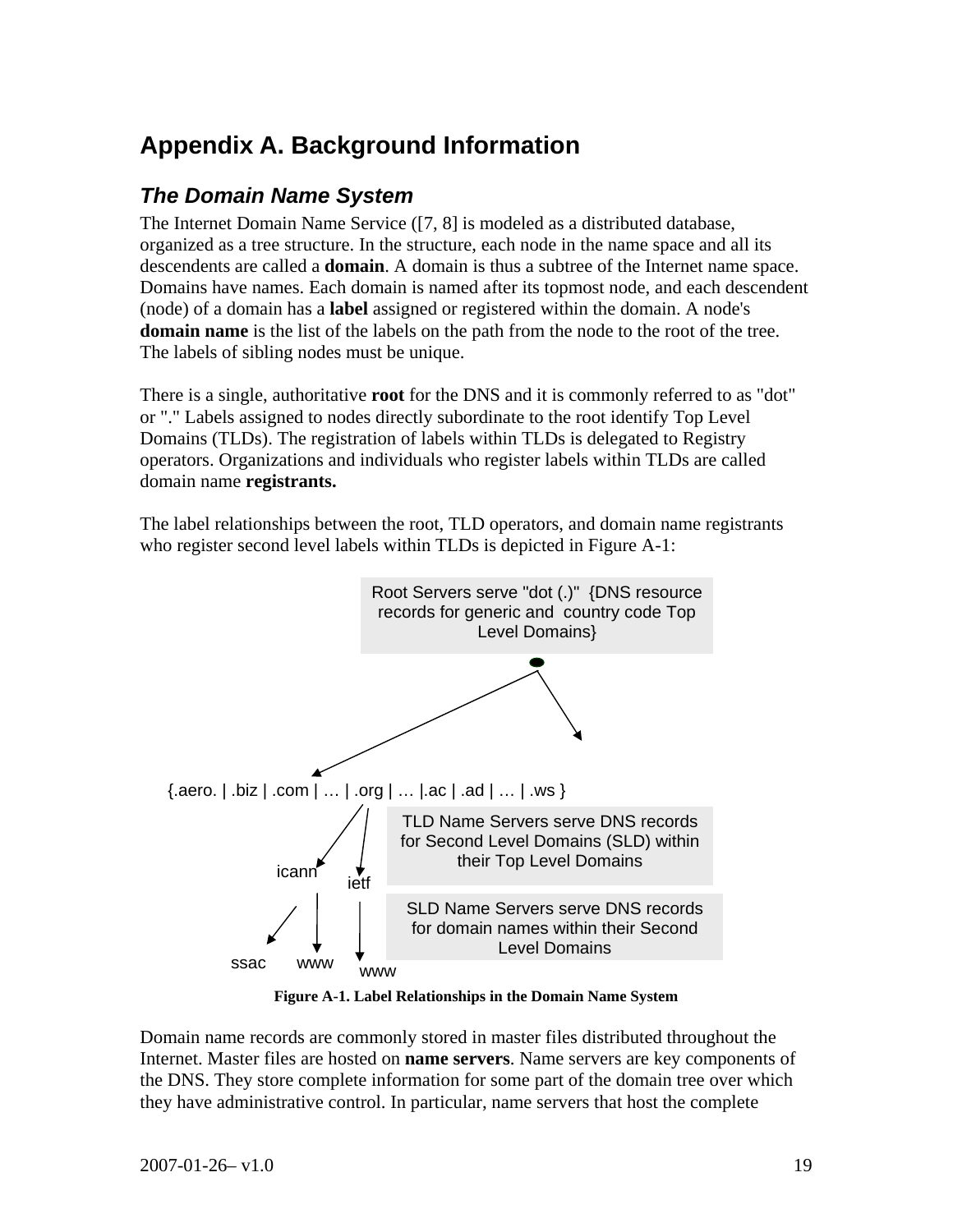database or **zone** for a particular sub-tree of the domain space are said to be **authoritative** for that sub-tree.

### *Root Name Servers*

The **root name servers** host a critically important master file. The **root zone file** contains authoritative data for the top most level of the DNS. The root zone file contains several classes of resource records, as illustrated in Table 1-1. (Note: the symbol  $\mathcal X$  is used to indicate that some data have been trimmed from the example.)

| File start: 15052<br>$\times$                                                                                                                                                                                                                                                                                                                                                                                      |                                                                                                                                                                                     | <b>Start of Authority information</b>                                                                                                                                                                                                                                                                                                                                                              |
|--------------------------------------------------------------------------------------------------------------------------------------------------------------------------------------------------------------------------------------------------------------------------------------------------------------------------------------------------------------------------------------------------------------------|-------------------------------------------------------------------------------------------------------------------------------------------------------------------------------------|----------------------------------------------------------------------------------------------------------------------------------------------------------------------------------------------------------------------------------------------------------------------------------------------------------------------------------------------------------------------------------------------------|
| SOA<br>IN                                                                                                                                                                                                                                                                                                                                                                                                          | A.ROOT-SERVERS.NET. NSTLD.VERISIGN-GRS.COM.                                                                                                                                         |                                                                                                                                                                                                                                                                                                                                                                                                    |
| <b>STTL 518400</b><br>. NS A.ROOT-SERVERS.NET.<br>. NS B.ROOT-SERVERS.NET.<br>NS C.ROOT-SERVERS.NET.<br>$\times$<br>NS L.ROOT-SERVERS.NET.<br>NS M.ROOT-SERVERS.NET.                                                                                                                                                                                                                                               | (<br>2005100205 ; serial<br>1800 ;refresh 30 min<br>900 ; retry every 15 min<br>604800 ; expire 1 week<br>86400 ; minimum of a day<br>$\lambda$                                     | Root name server names. By<br>convention, the 13 authoritative<br>root name servers are<br>assigned a single alphabetic<br>character label (A through M) in<br>the domain root-servers.net.                                                                                                                                                                                                        |
| A.ROOT-SERVERS.NET.<br>B.ROOT-SERVERS.NET.<br>C.ROOT-SERVERS.NET.<br>$\times$<br>L.ROOT-SERVERS.NET.<br>M.ROOT-SERVERS.NET.<br>$\times$<br><b>STTL 172800</b><br>$\times$<br><b>NS</b><br>JE.<br>NSO.JA.NET.<br>$\mathsf{\times}$<br>$_{\rm NS}$<br>SE.<br>A.NS.SE.<br>SE.<br>ΝS<br>B.NS.SE.<br>$\times$<br>$_{\rm NS}$<br>BIZ.<br>G.GTLD.BIZ.<br>$\times$<br>INFO. NS<br>TLD1. ULTRADNS.NET.<br>$\mathsf{\times}$ | $\mathbb{A}$<br>198.41.0.4<br>192.228.79.201<br>$\mathbb{A}$<br>$\mathbb{A}$<br>192.33.4.12<br>198.32.64.12<br>Α<br>202.12.27.33<br>$\mathbb A$                                     | Root name server IP<br>addresses. Each root name<br>server has a record listing the<br>IPv4 address used to query it.<br>Several root name servers<br>support IPv6 but these<br>addresses are not yet included<br>in the root zone file.<br>Name records for the Top<br>Level Domain name servers<br>(gTLDs, ccTLDs). Each TLD<br>identifies at least two name<br>servers that host its zone file. |
| JOBS. NS<br>M3.NSTLD.COM.<br>JOBS. NS<br>H3.NSTLD.COM.<br>A.NS.SE.<br>A.NS.SE.<br>✕<br>MUNNARI.OZ.AU.<br>MUNNARI.OZ.AU.<br>✕<br>NS0.JA.NET.<br>NS0.JA.NET.<br>NS0.JA.NET.<br>NS0.JA.NET.                                                                                                                                                                                                                           | A 192.36.144.107<br>AAAA 2001:698:9:301:0:0:0:53<br>A 128.250.1.21<br>A 128.250.22.2<br>A 128.86.1.20<br>A 193.63.94.20<br>AAAA 2001:630:0:8:0:0:0:14<br>AAAA 2001:630:0:9:0:0:0:14 | <b>TLD name server IP</b><br>addresses.<br>TLD name servers may have<br>multiple IPv4 and multiple IPv6<br>addresses.                                                                                                                                                                                                                                                                              |

|  | Figure A-2. Label Relationships in the Domain Name System |  |
|--|-----------------------------------------------------------|--|
|  |                                                           |  |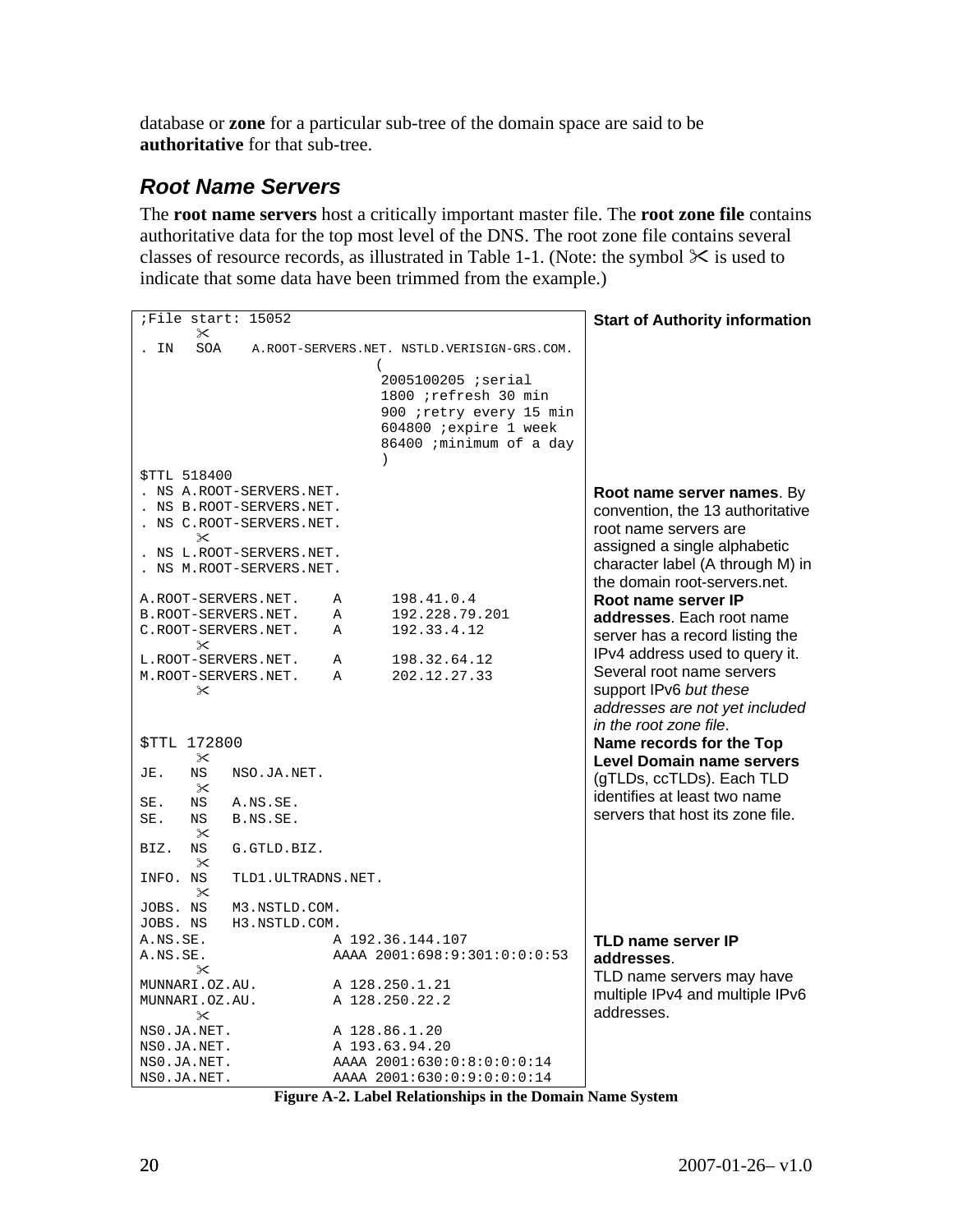#### *Resolver and Name Servers*

A **resolver** asks questions about domain names, e.g., it queries the DNS. In the clientserver model used by many Internet applications, the resolver is the DNS client. Typically, a user application determines the IP address associated with a domain name by issuing a (remote) procedure call to a name resolution process called a **stub resolver**. A second type of DNS client, the **iterative resolver**, is typically an element of a recursive name server. Both stub and iterative resolvers direct queries to **name servers**, which provide the server element of DNS.

Authoritative name servers answer queries using the zone data over which they exercise authority. A **recursive name server** performs name server and iterative resolver functions, as follows. When a recursive name server receives a DNS query from a user application that it cannot answer using DNS information at hand, the iterative resolver composes a DNS query message requesting the address record associated with the domain name and forwards the request to a root name server. If the root name server knows the answer, it returns the requested information in a DNS response message. If the root name server does not know the answer, it provides the resolver with the names and addresses of the top level domain name servers in which the queried domain name is registered. This is called a **referral**. The recursive name server will then query one of the TLD name servers serving the top level domain of the name being resolved. If the TLD name server knows the answer, it returns the requested information. If it does not, the TLD name server provides the recursive name server with the names and addresses of the second level domain name servers. The process continues (iterates) until the name is resolved or determined not to exist. Figure A-3 illustrates the role of a recursive name server.



**Figure A-3. Name Resolution via a Recursive Name Server**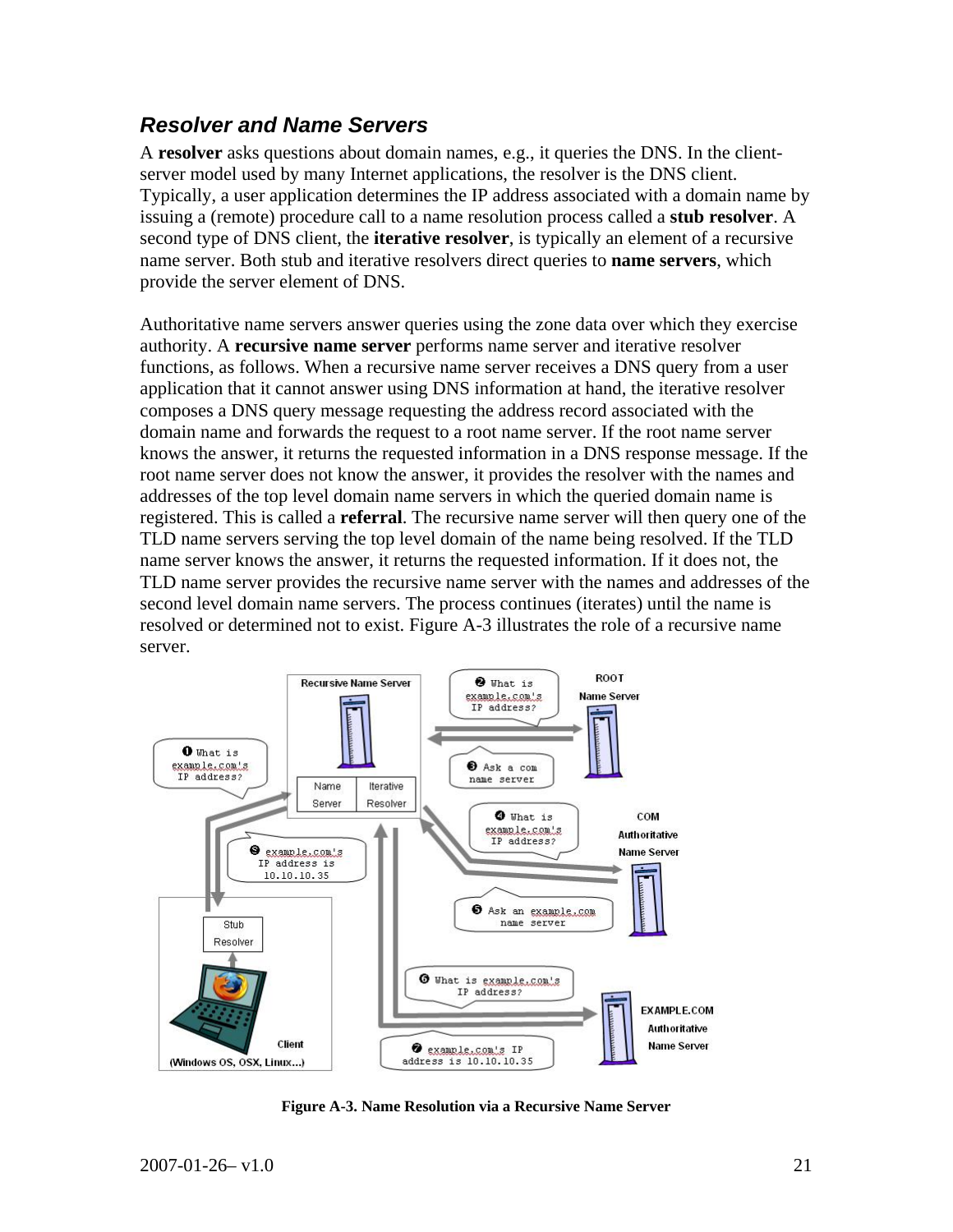In practice, a resolver on a client host is configured to query (local) recursive name servers that *cache* DNS response information for frequently queried domain names. When caching is used and a recursive name server receives a domain name resolution request from a resolver, the recursive name server examines its cache to determine if the requested name information has already been stored locally *before* it iterates the request as described earlier. If the information is locally available, the recursive name server immediately returns a response to the requesting resolver (and does not query the root name servers).

Caching implies that not every query is referred to a root name server, but caching depends on referrals from the root. Caching is important, however, because it reduces DNS traffic and message processing loads on root as well as TLD name servers.

Cached information is not authoritative, but the DNS uses timeouts to purge potentially stale information. As DNS Security (DNSSEC, [9]) becomes more widely deployed, a resolver will be able to verify the integrity of DNS data returned in a DNS response message irrespective of the name server it has queried.

## *DNS Traffic and Intermediate Systems*

In practice, the communication paths between client hosts, name servers, and root name servers comprise many types of intermediate systems. While many of these perform network level routing and switching operations, others may inspect or process application traffic for a variety of (security) policy enforcement purposes. Such systems include network and application firewalls, in-line intrusion prevention systems, and application layer gateways, also known as security proxies. Many such intermediate devices process and inspect DNS messages for security purposes, e.g., to ensure proper protocol behavior and to detect and block:

- malformed or maliciously composed messages that can be used to probe for and exploit vulnerabilities in specific DNS implementations
- traffic flooding attacks (e.g., DNS DDoS amplification attacks [6])
- traffic that violates a security policy; for example, an organization may wish to control DNS traffic by
	- o Destination and source IP address,
	- o Query type (e.g., to prevent zone transfers), and
	- o Protocol operation type.
	- o Protocol composition (e.g., to block DNS messages exceeding the maximum message size specified in RFC 1035)

It is also worthwhile to note that host intrusion detection software may be installed on name servers. Such security software may process and inspect DNS messages for security purposes as well, and may detect and block traffic in the same manner as intermediate devices.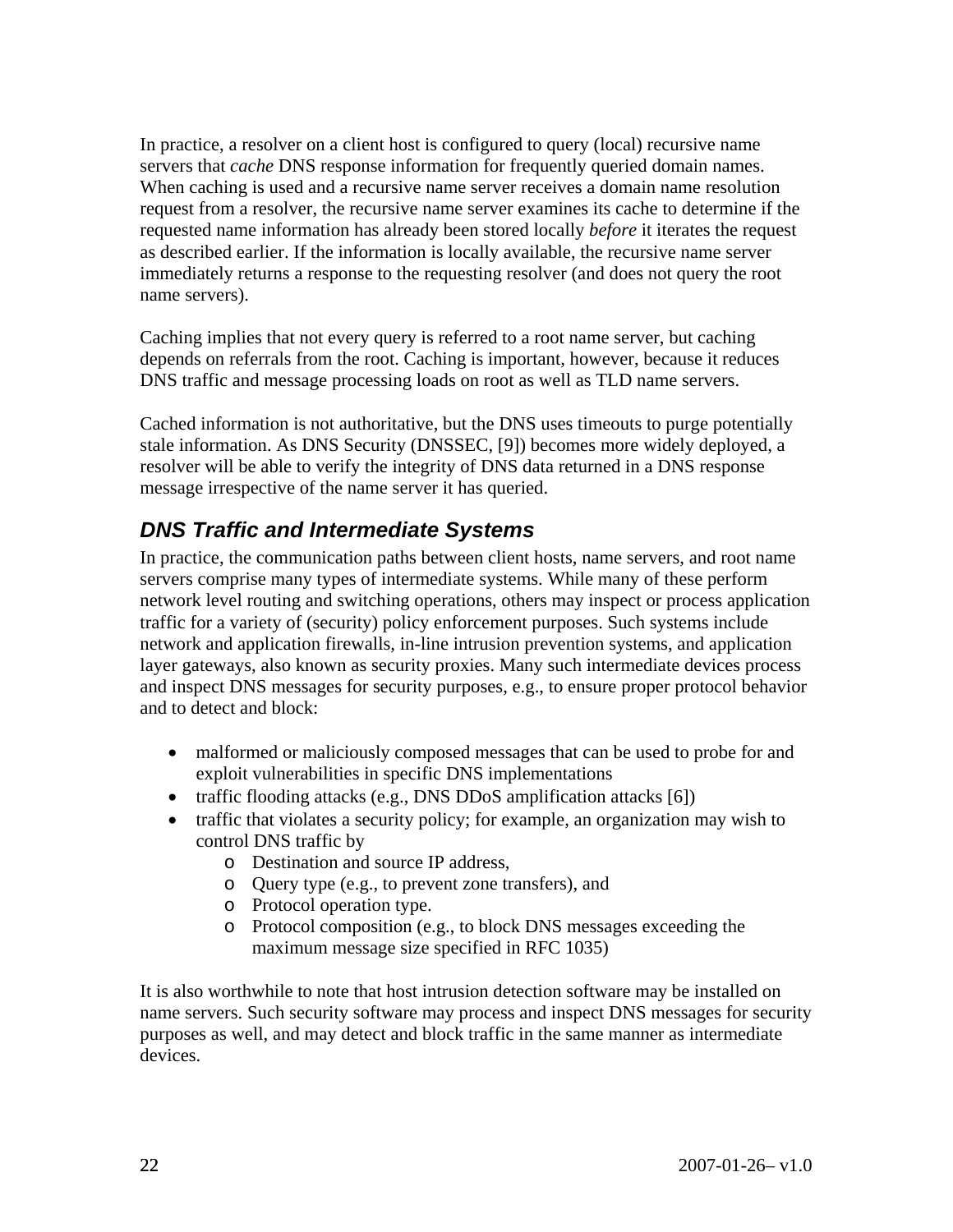

**Figure A-5: Communications Paths between Name Servers (conceptual)** 

## *The Root Hints File*

A recursive name server's iterative resolver must know the IP address of at least one root name server to function properly. Commonly, name server software provides sufficient configuration information during installation to assure that a host connected to the Internet can query a root name server by including a *hints* file. (Note: Some implementations, including BIND version 9, include root hints in the binary distribution. Such implementations may use a hints file if one is present.)

The hints file contains the name of one or more root name servers and the IP address(es) assigned to the root name server(s). For example, the cache. dns file in the folder C:\winnt\System32\DNS contains the root hints information for the DNS service of Microsoft Windows Server 2003 [10]. For the BIND DNS server, LINUX and BSD distributions include root hints information in a file typically in the directory /var/named. The file name varies across distributions but is commonly one of named.cache, named.root, or db.cache.

#### **Creation and Maintenance of the Root Hints File**

By convention, root name server domain names are assigned single letter labels within the domain ROOT-SERVERS.NET; specifically, the root name servers are assigned thirdlevel labels A through M. Root name server operators [11] are responsible for assigning IP addresses to root name servers. Only thirteen root named server names can serve the root zone. The number thirteen was imposed as an upper limit to allow a specific DNS message response called the *priming response* to fit within the maximum DNS message size specified in RFC 1035. Note that the number thirteen relates to the number of domain names assigned to root name servers. In several cases, a single root server name represents multiple actual name servers using a technique called anycast addressing, where one IP address can be bound to many geographically diverse network endpoints.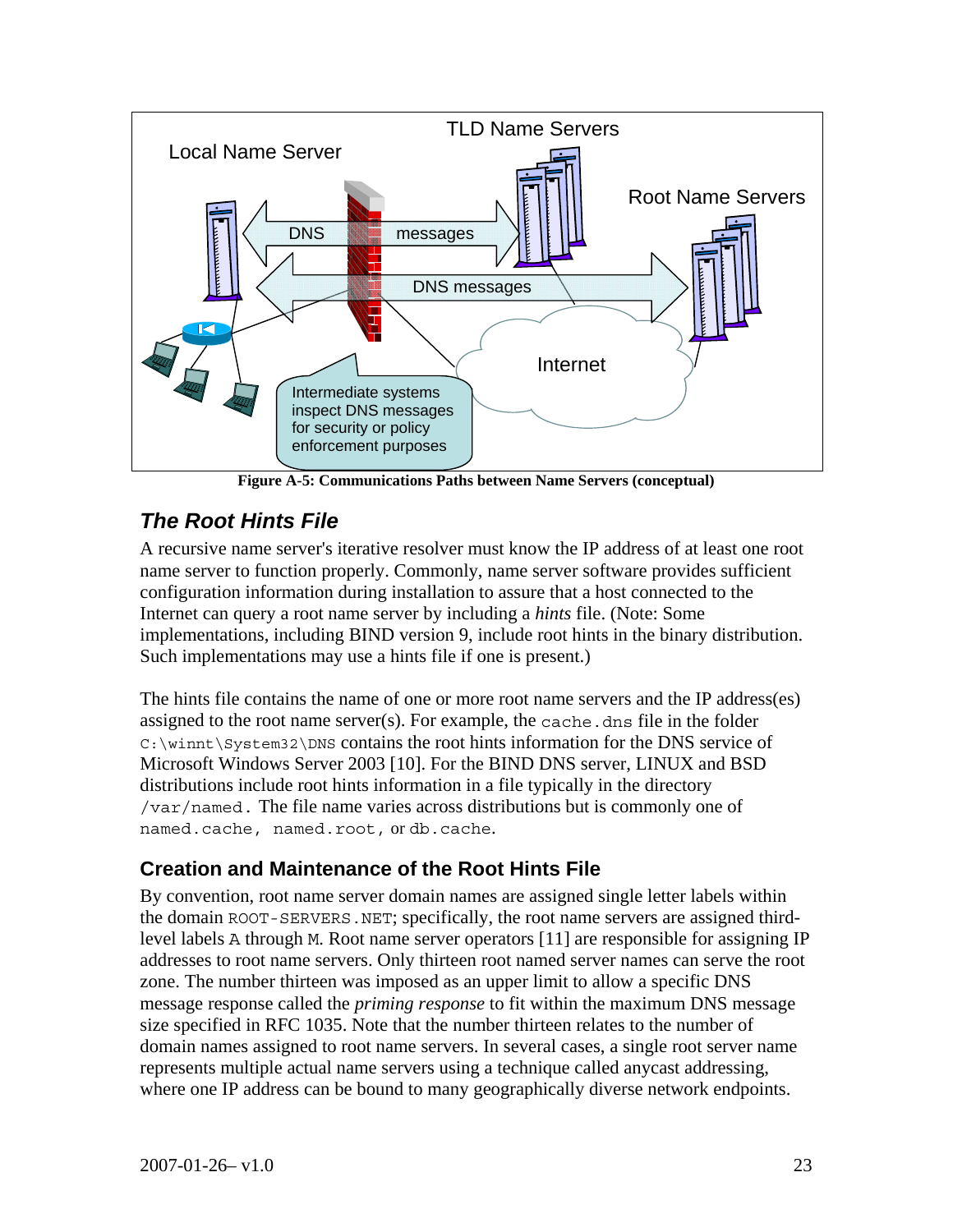All the root name servers have IPv4 addresses. Some root name server operators have assigned IPv6 addresses as well. These addresses do not yet appear in the root hints file.

Root name server operators are responsible for notifying IANA when they add or change the addresses of the name servers they administer. The IANA maintains the authoritative root hints file. Changes to root hints information are made at the explicit request of root name server operators and are reflected in root hints by mutual agreement between ICANN and the U.S. Department of Commerce.

The root hints are published at ftp://ftp.internic.net/domain/ [12] under the popular names named.cache, named.root, and db.cache to facilitate this method. VeriSign, the company that hosts the ftp.internic.net server, hashes and signs these files for integrity protection and authentication purposes using PGP encryption software (the signature files can be found at  $ftp://ftp.internic.net/domain/$ , as well), thus automated methods can be used with some confidence by programming to verify both the hash and digital signature prior to replacing the local file. The root hints file is reproduced in Appendix C.

## *Maintaining Accurate Root Hints Information*

Iterative resolvers must have accurate information about root name servers to operate properly. Maintaining the accuracy of root hints information on a resolver or a recursive name server has two dimensions. The first – maintaining the accuracy of any preconfigured information regarding the names and IP addresses of root name servers – is a configuration matter. The second – verifying the accuracy of pre- or statically configured root hints information – is a bootstrap procedure performed by many resolvers when name service is initialized (or according to a pre-defined time interval) and involves a DNS protocol exchange called **priming**. Strictly speaking, recursive name servers are not required to perform a priming exchange, but the practice is very common and is thus worth discussing.

#### **Updating and Maintaining Root Hints Files**

Historically, name server administrators were responsible for updating root hints information on their respective servers. Today, administrators continue to perform this in several ways:

- 1) **Manual process**. An administrator can manually replace the local copy of the root hints file with one he downloads from ftp://ftp.internic.net/domain/.
- 2) **Scripted process**. An administrator can schedule a program to periodically check the accuracy of the local copy of the root hints file [13]. If the local copy is incorrect, the program can automatically replace it with one it can download from ftp://ftp.internic.net/domain/.
- 3) **Commercial OS vendor updates**. Administrators can rely on software updates by commercial vendors to update root hints files. Microsoft, for example, updates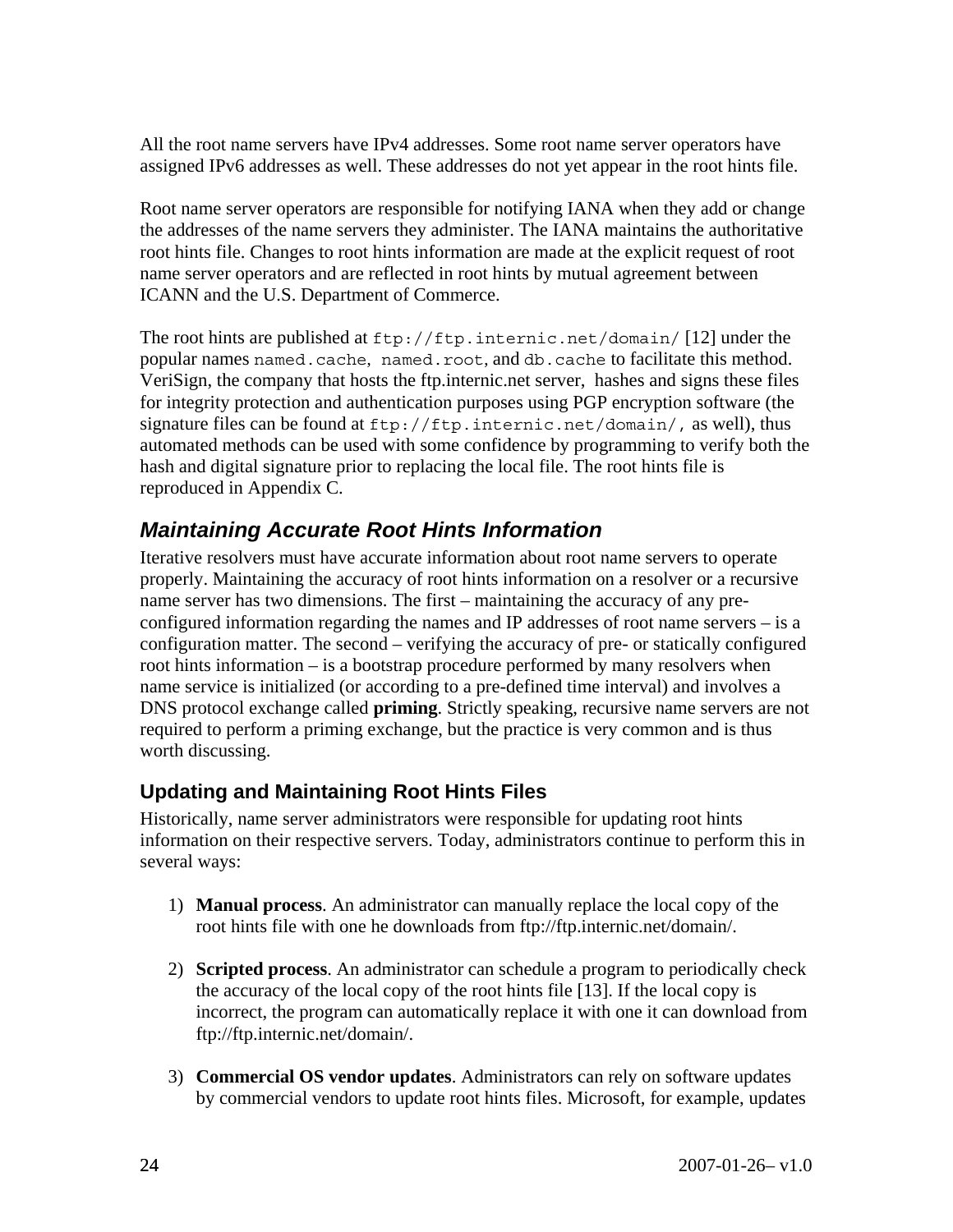the cache.dns file in a service pack distribution [14].

4) **DNS software updates**. A new installation or an upgrade of existing DNS software obtained from the vendor will often include the root.hints file current when the distribution was packaged [15].

### *DNS Priming Exchange*

Name server administrators perform the actions described in the previous section to keep static configuration current. Since there are margins for error in all the common practices described above, many resolver implementations attempt to verify the root hints information at hand. This verification process is called a priming exchange.

The priming exchange makes use of standard DNS query and response messages. A DNS query may be represented as a 3-tuple of {QNAME, QTYPE, QCLASS}. QNAME is the domain name about which we are interested in obtaining information: for the priming query, this is ".", meaning the root. QTYPE specifies the type of resource record we seek, e.g., a name server resource record (NS). QCLASS specifies the class of resource record, typically IN.

The priming query is for (QNAME=".", QTYPE="NS", QCLASS="IN"). The answer contains NS records in the authority section and the corresponding A records in the additional section. All DNS messages share a common format, as follows:

| <b>Header Section</b>     | Protocol parameters                                                                                          |
|---------------------------|--------------------------------------------------------------------------------------------------------------|
| <b>Question Section</b>   | The question or query from the client (what is being asked)                                                  |
| <b>Answer Section</b>     | Resource records that answer the question                                                                    |
| <b>Authority Section</b>  | Resource records identifying the domain authority                                                            |
| <b>Additional Section</b> | Resource records containing additional information that<br>complement the answer, these are answer-dependent |

A name server begins the priming exchange by sending a **DNS query message for a resource record of type NS** to one or more of the root name servers identified in the root hints file.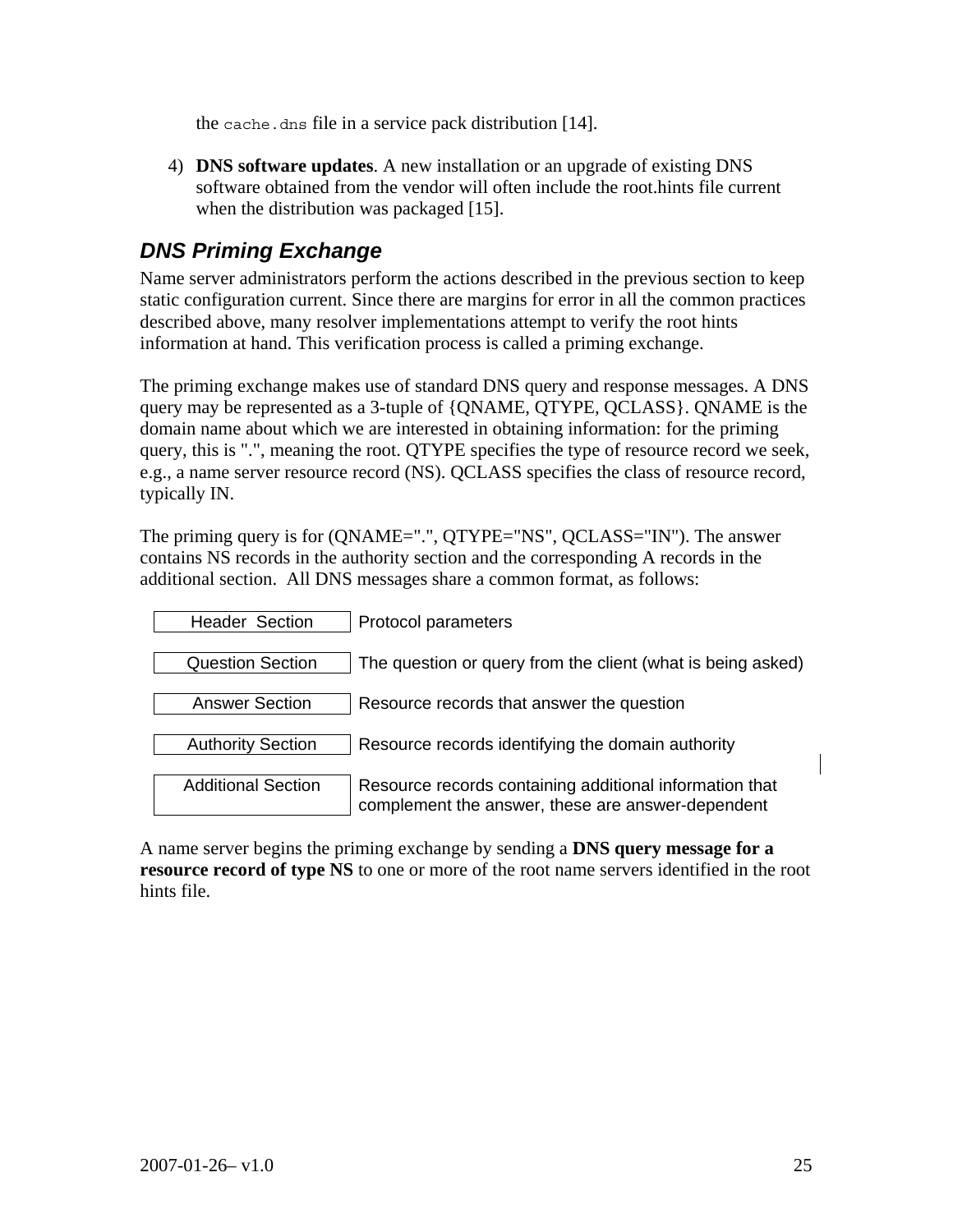#### **DNS Priming Query**

In the case of the priming exchange, the name queried is "." and the class is "IN". Figure A-6 provides a screen snapshot of how a packet capture utility would decode and display the priming exchange, and thus illustrates the exact composition of the priming query as hosts transmit it today:

| <b>C</b> (Untitled) - Ethereal                                                                                                                                                                                                     |                                                                                                                                                                                                                                                                                                                                                                                                                                                                                                                                                                                                                                                                                                                                                                                                                                           |
|------------------------------------------------------------------------------------------------------------------------------------------------------------------------------------------------------------------------------------|-------------------------------------------------------------------------------------------------------------------------------------------------------------------------------------------------------------------------------------------------------------------------------------------------------------------------------------------------------------------------------------------------------------------------------------------------------------------------------------------------------------------------------------------------------------------------------------------------------------------------------------------------------------------------------------------------------------------------------------------------------------------------------------------------------------------------------------------|
| Edit View Go Capture Analyze Statistics Help<br>File                                                                                                                                                                               |                                                                                                                                                                                                                                                                                                                                                                                                                                                                                                                                                                                                                                                                                                                                                                                                                                           |
| la)<br>$(\gamma)$<br>O.                                                                                                                                                                                                            | $\Rightarrow$ $\Rightarrow$ $\frac{1}{2}$ $\Rightarrow$ $\frac{1}{2}$ $\Rightarrow$ $\frac{1}{2}$ $\Rightarrow$ $\frac{1}{2}$ $\Rightarrow$ $\frac{1}{2}$ $\Rightarrow$ $\frac{1}{2}$ $\Rightarrow$ $\frac{1}{2}$ $\Rightarrow$ $\frac{1}{2}$ $\Rightarrow$ $\frac{1}{2}$ $\Rightarrow$ $\frac{1}{2}$ $\Rightarrow$ $\frac{1}{2}$ $\Rightarrow$ $\frac{1}{2}$ $\Rightarrow$ $\frac{1}{2}$ $\Rightarrow$ $\frac{1}{2}$ $\Rightarrow$<br><b>Ja</b><br>$\begin{picture}(42,14) \put(0,0){\line(1,0){155}} \put(1,0){\line(1,0){155}} \put(1,0){\line(1,0){155}} \put(1,0){\line(1,0){155}} \put(1,0){\line(1,0){155}} \put(1,0){\line(1,0){155}} \put(1,0){\line(1,0){155}} \put(1,0){\line(1,0){155}} \put(1,0){\line(1,0){155}} \put(1,0){\line(1,0){155}} \put(1,0){\line(1,0){155}} \put(1,0){\line(1$<br>$\mathbb{R} \times \mathbb{C}$ |
| J <sub>Eilter:</sub>                                                                                                                                                                                                               | $\sqrt{4}$ Apply<br>← Expression<br>Sclear                                                                                                                                                                                                                                                                                                                                                                                                                                                                                                                                                                                                                                                                                                                                                                                                |
| No.<br>Time<br>Source<br>Destination                                                                                                                                                                                               | Protocol<br>Info                                                                                                                                                                                                                                                                                                                                                                                                                                                                                                                                                                                                                                                                                                                                                                                                                          |
| 198.41.0.4<br>1 0.000000 172.17.1.50<br>2 0.076762<br>198.41.0.4<br>172.17.1.50                                                                                                                                                    | <b>DNS</b><br>Standard query NS <root><br/><b>DNS</b><br/>Standard query response NS H.ROOT-SERVERS.NET</root>                                                                                                                                                                                                                                                                                                                                                                                                                                                                                                                                                                                                                                                                                                                            |
|                                                                                                                                                                                                                                    |                                                                                                                                                                                                                                                                                                                                                                                                                                                                                                                                                                                                                                                                                                                                                                                                                                           |
|                                                                                                                                                                                                                                    |                                                                                                                                                                                                                                                                                                                                                                                                                                                                                                                                                                                                                                                                                                                                                                                                                                           |
|                                                                                                                                                                                                                                    | $\mathbf{E}$                                                                                                                                                                                                                                                                                                                                                                                                                                                                                                                                                                                                                                                                                                                                                                                                                              |
| User Datagram Protocol, Src Port: 4501 (4501), Dst Port: domain (53)<br>▽ Domain Name System (query)<br>Transaction ID: 0x0029<br>D Flags: 0x0100 (Standard query)                                                                 | $\vert$ D Internet Protocol, Src Addr: 172.17.1.50 (172.17.1.50), Dst Addr: 198.41.0.4 (198.41.0.4)                                                                                                                                                                                                                                                                                                                                                                                                                                                                                                                                                                                                                                                                                                                                       |
| Questions: 1<br>Answer RRs: 0<br>Authority RRs: 0<br>Additional RRs: 0<br>$\triangledown$ Queries                                                                                                                                  | In the priming query, a name<br>server asks one question: "what<br>are the authoritative name                                                                                                                                                                                                                                                                                                                                                                                                                                                                                                                                                                                                                                                                                                                                             |
| v <root>: type NS, class inet<br/>Name: <root></root></root>                                                                                                                                                                       | servers for the root zone?"                                                                                                                                                                                                                                                                                                                                                                                                                                                                                                                                                                                                                                                                                                                                                                                                               |
| Type: Authoritative name server<br>Class: inet                                                                                                                                                                                     |                                                                                                                                                                                                                                                                                                                                                                                                                                                                                                                                                                                                                                                                                                                                                                                                                                           |
| Ze 30 49 00 0d 56 a0 df 6b 08 00 45 00<br>10000<br>00 90 7f<br>2d c0 20 00 00 80 11 07 2f ac 11 01 32 c6 29<br>0010<br>00.<br>00 04 11 95 00 35 00 19 76 57 00 29 01 00 00 01<br>10020<br>0030<br>00 00 00 00 00 00 00 00 02 00 01 | OI VkE.<br>. 2. )                                                                                                                                                                                                                                                                                                                                                                                                                                                                                                                                                                                                                                                                                                                                                                                                                         |
| 2P: 2D: 2M: 0                                                                                                                                                                                                                      |                                                                                                                                                                                                                                                                                                                                                                                                                                                                                                                                                                                                                                                                                                                                                                                                                                           |

**Figure A-6. DNS Priming Query** 

The priming query is sent to at least one root name server. Commercial and open source operating systems and name server resolver implementations behave differently with respect to which and how many root name servers they will query during this bootstrap process [13, 15]. A name server administrator can also influence this behavior using scripts or by modifying the default configuration of name service on a host he administers.

If the DNS priming exchange fails to complete, name servers will use locally available "hints" information.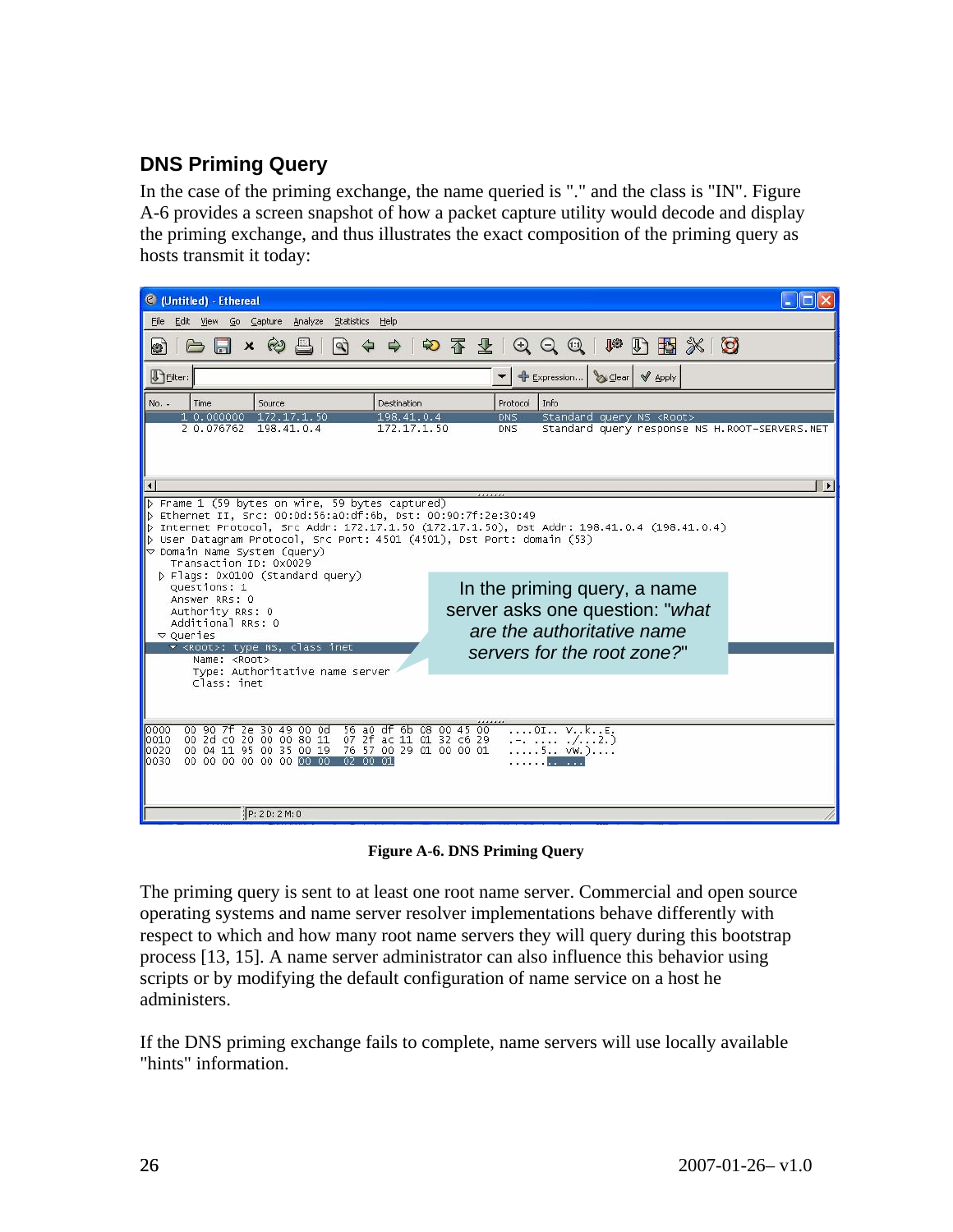#### **DNS Priming Response**

A root name server responds to the DNS priming query message (type NS) with a response message listing the **NS resource records for the root**. The priming response message conveys important information in the Answers and Additional Sections.

#### **The Answer Section**

The **Answer** Section contains the name, type, class, and TTL (time to live) of all the root name servers. Figure A-7 illustrates the DNS priming response message with the Answer section expanded for closer examination:



**Figure A-7. DNS Priming Response (Answers expanded)** 

A root name server returns a fully qualified domain name in the first NS resource record, which occupies 31 bytes of the message. To conserve space, the root name server only returns the third level label in the second through thirteenth NS resource records in the Answer Section of the priming responses (using name compression, only four bytes are required instead of the twenty required for the fully qualified domain name). Each compressed NS resource record occupies 15 byes of the message.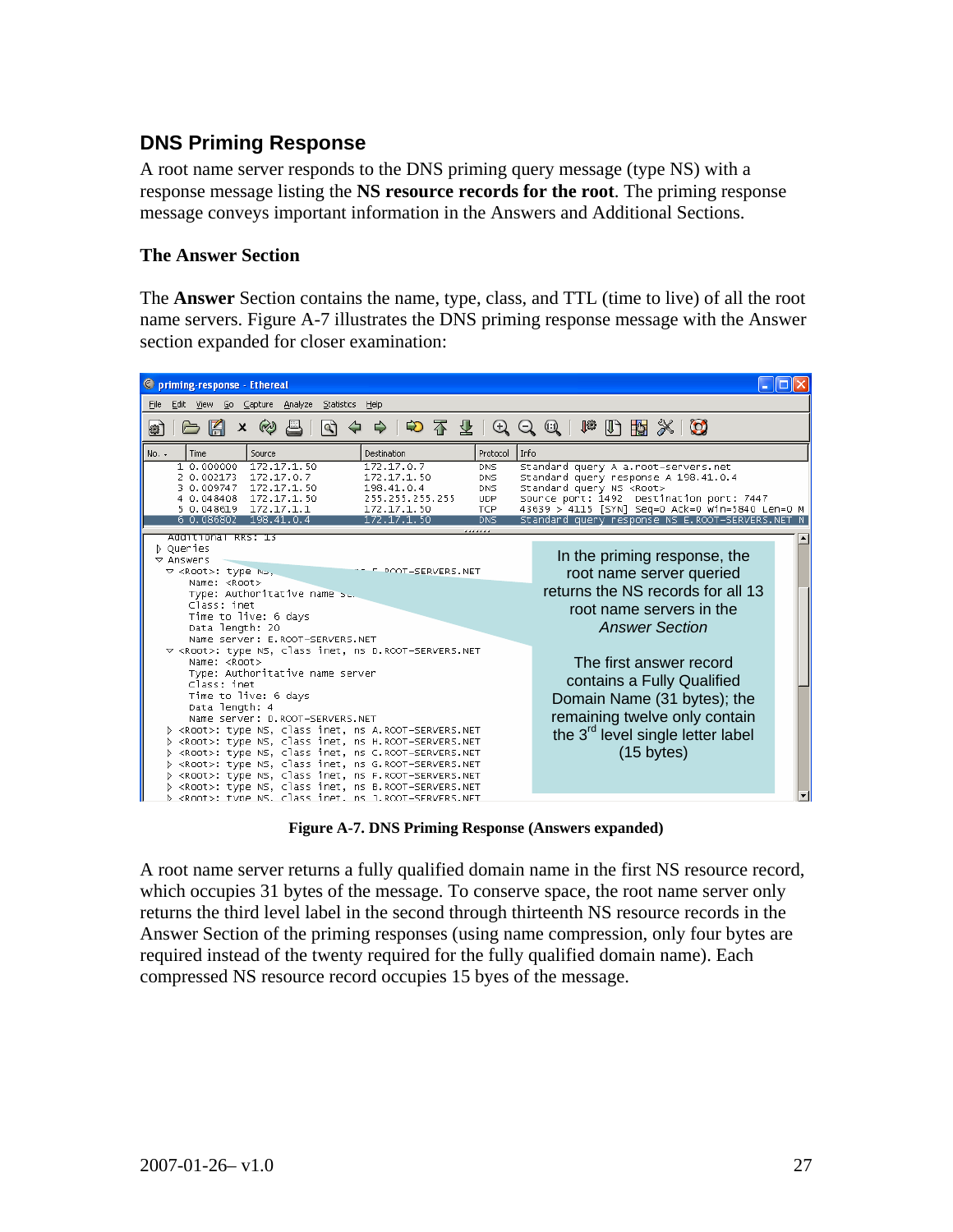#### **Additional Section**

In addition to the Answer section, the DNS priming response message will contain data in the **Additional Section**. Each record in the Additional Section provides the name, type, class, TTL, and IPv4 address (resource record type A) of a root name server identified in the Answer Section:

Figure A-8 illustrates the DNS priming response message with the Additional Section expanded for closer examination:

| C DNS PRIMING EXCHANGE - Ethereal                                                                                                                                                                                                                                                                                                                                                                                                                                                                                                                                                                                                                                                                                                                                                                                              |                                                                                                                                                                                               |
|--------------------------------------------------------------------------------------------------------------------------------------------------------------------------------------------------------------------------------------------------------------------------------------------------------------------------------------------------------------------------------------------------------------------------------------------------------------------------------------------------------------------------------------------------------------------------------------------------------------------------------------------------------------------------------------------------------------------------------------------------------------------------------------------------------------------------------|-----------------------------------------------------------------------------------------------------------------------------------------------------------------------------------------------|
| Edit<br><b>View</b><br>Go Capture Analyze Statistics<br>Help<br><b>File</b>                                                                                                                                                                                                                                                                                                                                                                                                                                                                                                                                                                                                                                                                                                                                                    |                                                                                                                                                                                               |
| $\infty$<br>$\boldsymbol{\mathsf{x}}$<br>l Q<br>國                                                                                                                                                                                                                                                                                                                                                                                                                                                                                                                                                                                                                                                                                                                                                                              |                                                                                                                                                                                               |
| Source<br>Destination<br>Protocol<br>$No. -$<br>Time<br>13 15.643058 172.17.1.50<br>172.17.0.7<br><b>DNS</b><br>14 15 64 54 27 172 17 0.7<br>172.17.1.50<br><b>DNS</b><br>15 15.652738 172.17.1.50<br>198.41.0.4<br><b>DNS</b><br>16 15.730541 198.41.0.4<br><b>DNS</b><br>172.17.1.50                                                                                                                                                                                                                                                                                                                                                                                                                                                                                                                                         | ᅬ<br>l Info<br>Standard query A a.root-servers.net<br>Standard query response A 198.41.0.4<br>Standard query NS <root><br/>Standard query response NS H.ROOT<br/>-SERVERS.<sup>1</sup></root> |
| $\triangleright$ Frame 16 (478 bytes on wire, 478 bytes captured)<br>D Ethernet II, Src: 00:90:7f:2e:30:49, Dst: 00:0d:56:a0:df:6b<br>p Internet Protocol, Src Addr: 198.41.0.4 (198.41.0.4), Dst Addr: 172.17.1.50 (172.17.1.50)<br>D User Datagram Protocol, Src Port: domain (53), Dst Port: 1227 (1227)<br>$\triangledown$ Domain Name System (response)<br>Transaction ID: 0x0029<br>D Flags: 0x8500 (Standard query response, No error)<br>Questions: 1<br>Answer RRs: 13<br>Authority RRs: 0<br>Additional RRs: 13                                                                                                                                                                                                                                                                                                      | In the priming response, a root                                                                                                                                                               |
| $\triangledown$ Queries<br>> <root>: type NS, class inet<br/><b>D</b> Answers<br/><math>\star</math> Additional records<br/>▽ H.ROOT-SERVERS.NET: type A, class inet, addr 128.63.2.<br/>Name: H. ROOT-SERVERS.NET<br/>Type: Host address<br/>Class: inet<br/>Time to live: 41 days, 16 hours<br/>Data length: 4</root>                                                                                                                                                                                                                                                                                                                                                                                                                                                                                                        | name server returns the IPv4<br>(Type A) records of all 13 root<br>name servers in the Additional<br><b>Section</b>                                                                           |
| Addr: 128.63.2.53<br>D C.ROOT-SERVERS.NET: type A, class inet, addr 192.33.4.12<br>D G.ROOT-SERVERS.NET: type A, class inet, addr 192.112.36.4<br>P F.ROOT-SERVERS.NET: type A, class inet, addr 192.5.5.241<br>D B.ROOT-SERVERS.NET: type A, class inet, addr 192.228.79.201<br>D J.ROOT-SERVERS.NET: type A, class inet, addr 192.58.128.30<br>D K.ROOT-SERVERS.NET: type A, class inet, addr 193.0.14.129<br>D L.ROOT-SERVERS.NET: type A, class inet, addr 198.32.64.12<br>D M.ROOT-SERVERS.NET: type A, class inet, addr 202.12.27.33<br>D I.ROOT-SERVERS.NET: type A, class inet, addr 192.36.148.17<br>D E.ROOT-SERVERS.NET: type A, class inet, addr 192.203.230.10<br>D D.ROOT-SERVERS.NET: type A, class inet, addr 128.8.10.90<br>D A.ROOT-SERVERS.NET: type A, class inet, addr 198.41.0.4<br>$E$ P: 16 D: 16 M: 0 |                                                                                                                                                                                               |

**Figure A-8. DNS Priming Response (Additional Records expanded)** 

The DNS priming response message illustrated in both Figures A-7 and A-8 only returns IPv4 addresses of root name servers.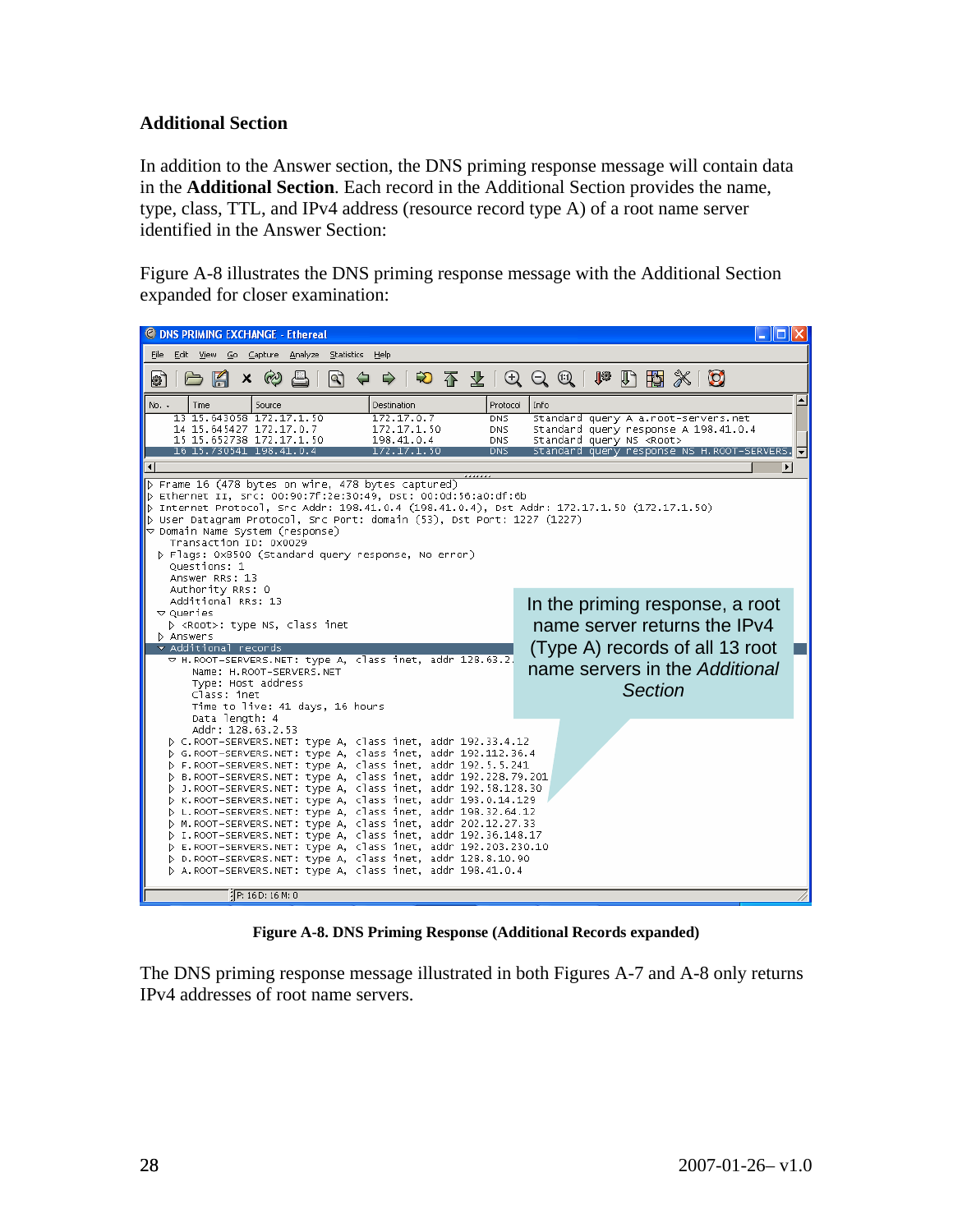#### **DNS Priming Response Message Size**

A DNS priming response message is encapsulated in a UDP datagram that is transmitted in an IP datagram having a total length of 464 bytes. Subtracting the IPv4 and UDP headers (20 bytes and 8 bytes, respectively), the length of the DNS message (e.g., the UDP payload) is 436 bytes, allocated as illustrated in Table A-1:

| <b>DNS Priming Response Message (IPv4 only)</b>                                                                                                                                                                                                                                                                                                                                                                                                                                       | # Bytes   |
|---------------------------------------------------------------------------------------------------------------------------------------------------------------------------------------------------------------------------------------------------------------------------------------------------------------------------------------------------------------------------------------------------------------------------------------------------------------------------------------|-----------|
| <b>Required Headers:</b>                                                                                                                                                                                                                                                                                                                                                                                                                                                              | 12        |
| Transaction ID, Flags, Questions, Answer RR count,                                                                                                                                                                                                                                                                                                                                                                                                                                    |           |
| Authority RR count, Additional RR count                                                                                                                                                                                                                                                                                                                                                                                                                                               |           |
| Query                                                                                                                                                                                                                                                                                                                                                                                                                                                                                 | 5         |
| Name "." Type NS, Class INET                                                                                                                                                                                                                                                                                                                                                                                                                                                          |           |
| Answers:                                                                                                                                                                                                                                                                                                                                                                                                                                                                              |           |
| First answer contains name, type, class, time-to-live (TTL) and<br>Data length (value 20), plus the Fully Qualified Domain Name<br>(FQDN) of a root name server (e.g., H.ROOT-SERVERS.NET)<br>Second through 13 <sup>th</sup> answers contain only name, type, class, TTL<br>and Data length (value 4) plus the Relative Domain Name (RDN)<br>of a root name server (e.g., the single letter G, F, E) and<br>occupy 15 bytes<br>(Thus, we have 12 answers and each is 15 bytes long). | 31<br>180 |
| Additional:                                                                                                                                                                                                                                                                                                                                                                                                                                                                           |           |
| Each of the 13 A records in the Additional contains name, type,<br>class, TTL and Data length (value 4) and an 4-byte IPv4 address<br>and occupies 16 bytes                                                                                                                                                                                                                                                                                                                           |           |
| (13 records times 16 bytes per record equals 208 bytes)                                                                                                                                                                                                                                                                                                                                                                                                                               | 208       |
| Total length                                                                                                                                                                                                                                                                                                                                                                                                                                                                          | 436 bytes |

**Table A-1 DNS Priming Response Message (IPv4 only)** 

Note that root name servers use *name compression* in the DNS protocol to reduce the number of bytes required to return the domain names of all 13 root name servers. This allows the overall length of the DNS priming response message to fit within the 512 byte maximum UDP-encapsulated DNS message size specified in RFC 1035, and assures that a UDP-encapsulated response will not be fragmented over any link that supports the default IP maximum datagram size of 576 bytes (see RFC 879, [16]).

## *IPv6 Addressing*

IPv6 addresses are 128 bits long and, like IPv4 addresses, are assigned to network interfaces of Internet hosts [17, 18]. IPv6 addresses are represented as eight groups of sixteen bits. Each group of sixteen bits is represented as four hexadecimal digits, separated by colons, e.g., FEDC:BA98:7654:3210:FEDC:BA98:7654:3210. For readability, leading zeroes in any subfield may be omitted, thus, writing 1080:0:0:0:8:800:200C:417A is equivalent to writing the IPv6 address as 1080:0000:0000:0000:0008:0800:200C:417A. One can further compress IPv6 addresses when writing them by using "::" to indicate multiple groups of 16-bits of zeros (Note: this convention may only be used once in an address).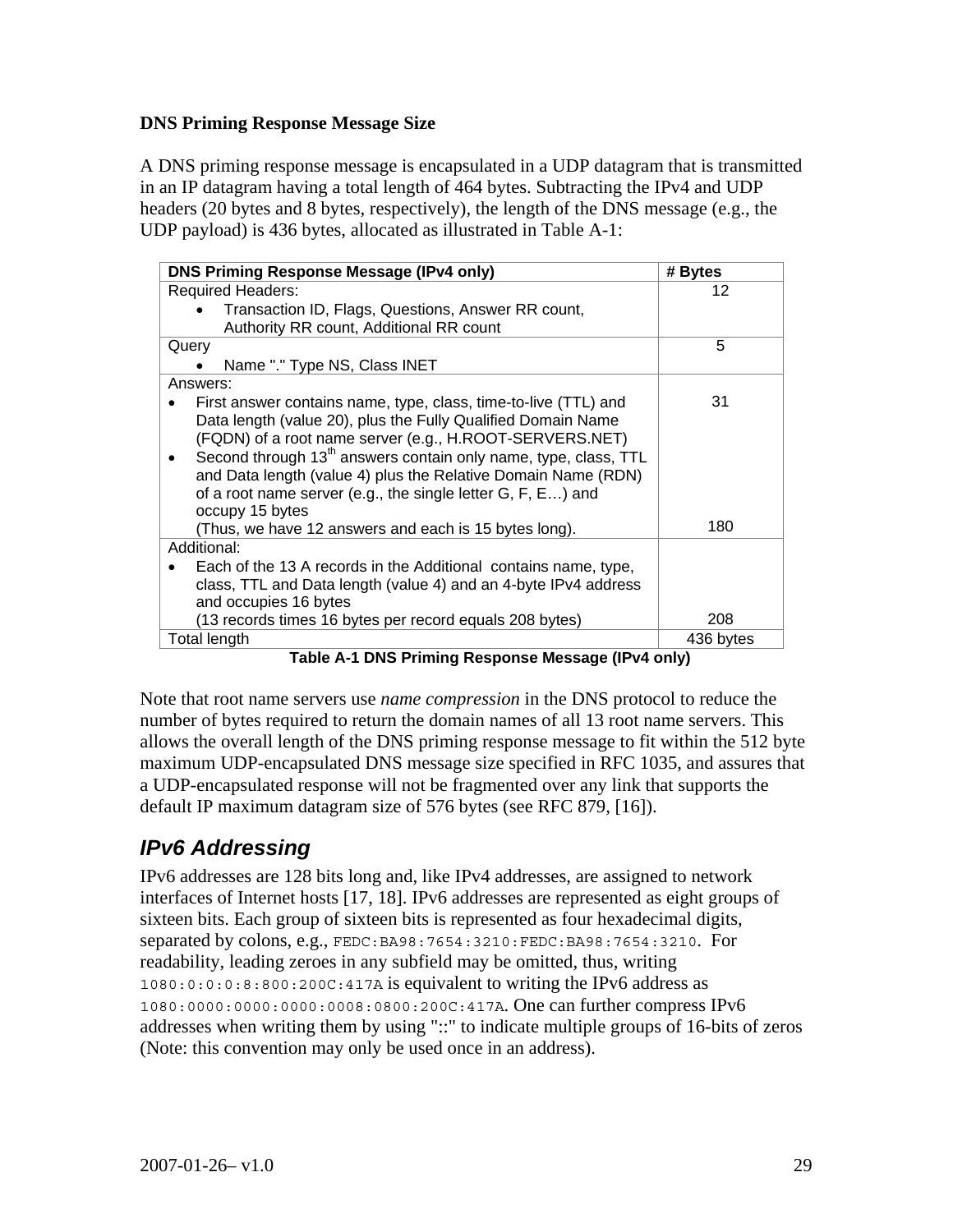The introduction of IPv6 into the Internet affects the DNS and several extensions to DNS standards are defined [19] to accommodate IPv6. A new resource record type for IPv6, the AAAA RR, maps domain names to IPv6 addresses, and a new domain,  $IP6$ . ARPA, is defined for reverse lookups using IPv6 addresses. Modern DNS servers can now process Additional Sections containing both IPv4 and IPv6 addresses record types (A and AAAA, respectively).

## *DNS Message Composition and Size Considerations*

RFC 2181, Clarifications to the DNS Specification [20], describes how name servers should compose UDP-encapsulated DNS messages in the event that a response will not fit within the maximum message size of 512 bytes specified in RFC 1035:

- If a name server cannot fit a complete resource record set (RRset) that is *required* in the Answer or Authority Section without exceeding the maximum UDP payload, the name server marks the response as *truncated* by setting the Truncation bit (TC) in the header of the DNS response message. This would apply, for example, to a name server record in the Answer section of a type NS response message.
- Upon receipt of a DNS message response that is marked as truncated, the resolver ignores the contents of this response. The resolver can retry the DNS query using TCP to accommodate the larger sized message.
- In the event that all the RRsets required for the response will fit but the entirety of the additional data a name server could return will not fit within the 512 byte maximum DNS message size specified in RFC 1035, the name server may return *abbreviated*  additional data. In this case, the truncation bit is *not* set.
- Upon receipt of abbreviated data, and if the resolver needs missing data, the querying resolver can issue an additional DNS query using UDP to explicitly request the additional data that the name server was unable to include in the original query.

These guidelines clarify existing DNS protocol requirements. In addition, to accommodate longer DNS messages for both IP version 6 and DNS Security extensions, the DNS protocol was augmented by Extension Mechanisms for DNS (EDNS0, [21]). EDNS0 defines a method a host may use when it composes a DNS query message to indicate that the querying host is capable of receiving and processing UDP-encapsulated DNS messages greater than the maximum message size of 512 bytes specified in RFC 1035.

The extensions allow the host to indicate exactly how large a DNS response message it is prepared to handle. Hosts that have indicated they are able to use EDNS0 in a DNS query message but do not receive a DNS response message within a timeout period often retry the query without advertising EDNS0. This is useful in topologies where intermediate systems block DNS messages that exceed 512 bytes to thwart forms of DDoS attacks that make use of IP fragmentation. Iterative resolvers also retry without EDNS0 when the queried name server doesn't support EDNS0.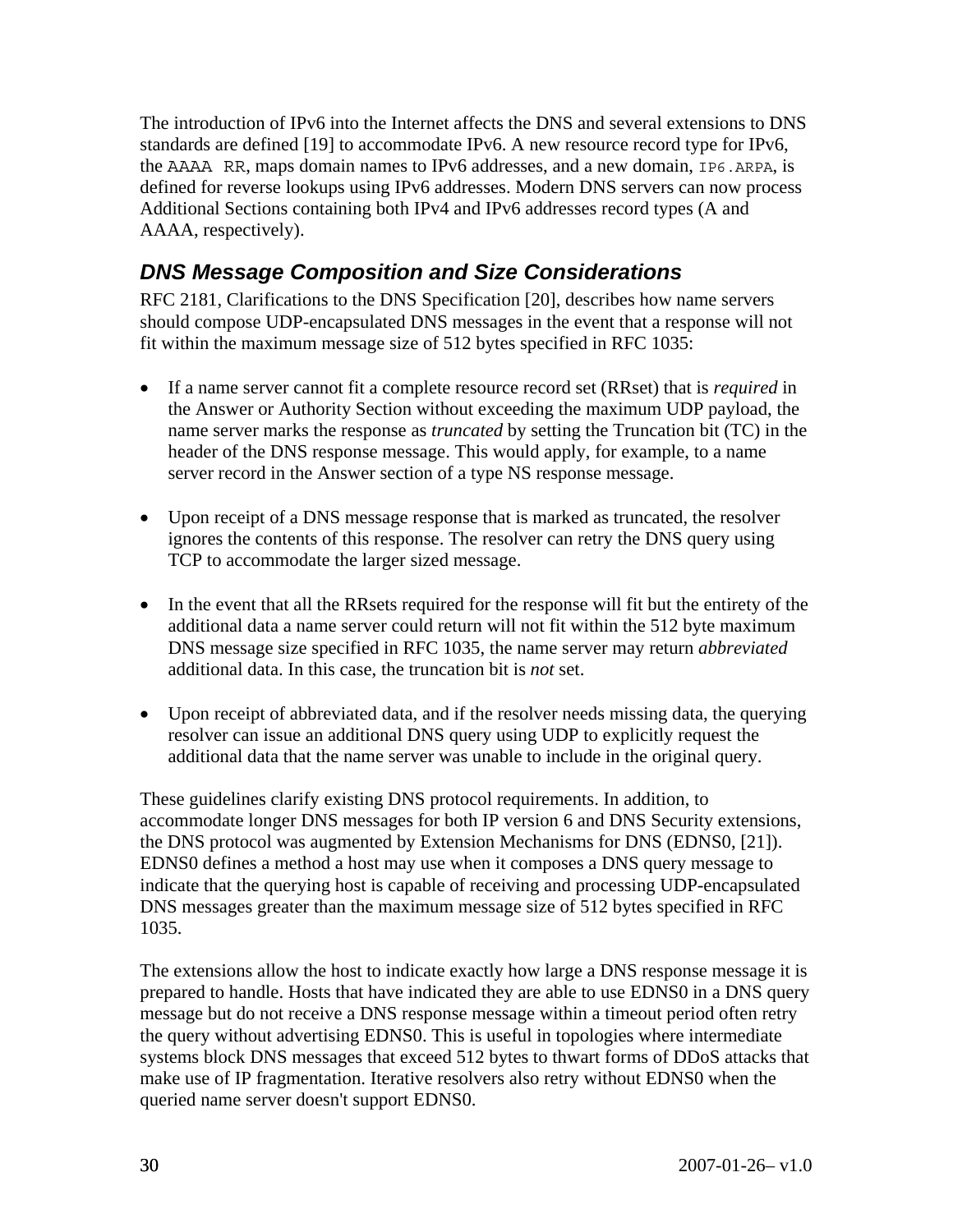## **Appendix B. References**

- [1] Measuring the Resource Requirements of DNSSEC
- [2] Testing Recursive Name Servers for IPv6 and EDNS0 Support http://www.icann.org/committees/security/sac017.htm
- [3] US-CERT Vulnerability #738331, Domain Name System (DNS) resolver libraries vulnerable to read buffer overflow http://www.kb.cert.org/vuls/id/738331
- [4] Testing Firewalls for IPv6 and EDNS0 Support http://www.icann.org/committees/security/sac016.htm
- [5] Requirements for Internet Hosts Communications Layers http://www.ietf.org/rfc/rfc1122.txt
- [6] DNS Distributed Denial of Service (DDoS) Attacks http://www.icann.org/committees/security/dns-ddos-advisory-31mar06.pdf
- [7] RFC 1034, Domain Names Concepts and Facilities http://www.ietf.org/rfc/rfc1034.txt
- [8] RFC 1035, Domain Names Implementation and Specification http://www.ietf.org/rfc/rfc1035.txt
- [9] DNS Security Introduction and Requirements http://www.ietf.org/rfc/rfc4033.txt
- [10] Updating Root Hints (Microsoft Windows Server 2003 Technical Library) http://technet2.microsoft.com/WindowsServer/en/library/7b69b6f9-f25e-4594 a04b-f08f3effa2031033.mspx?mfr=true
- [11] Root Servers Operators web site, http://www.root-servers.org/
- [12] Official Root Hints File, ftp://ftp.internic.net/domain/
- [13] Configuring a BIND DNS Server http://www.digitalpeer.com/id/configuringa
- [14] List of Directory Services Fixes in Windows 2000 Service Pack 4 http://support.microsoft.com/default.aspx?scid=kb;en-us;815024
- [15] Windows 2000 DNS: New Features of Windows 2000 DNS http://www.microsoft.com/technet/prodtechnol/windows2000serv/plan/w2kdns2. msx#ENJAC
- [16] TCP Maximum Segment Size and Related Topics http://www.ietf.org/rfc879.txt
- [17] Internet Protocol Version 6 (IPv6) Addressing Architecture http://www.ietf.org/rfc/rfc3513.txt
- [18] IPv6 Global Unicast Address Format http://www.ietf.org/rfc/rfc3587.txt
- [19] DNS Extensions to Support IPv6 Address Aggregation and Renumbering http://www.ietf.org/rfc/rfc2874.txt
- [20] Clarifications to the DNS Specification http://www.ietf.org/rfc2181.txt
- [21] Extension Mechanisms for DNS (EDNS0) http://www.ietf.org/rfc/rfc2671.txt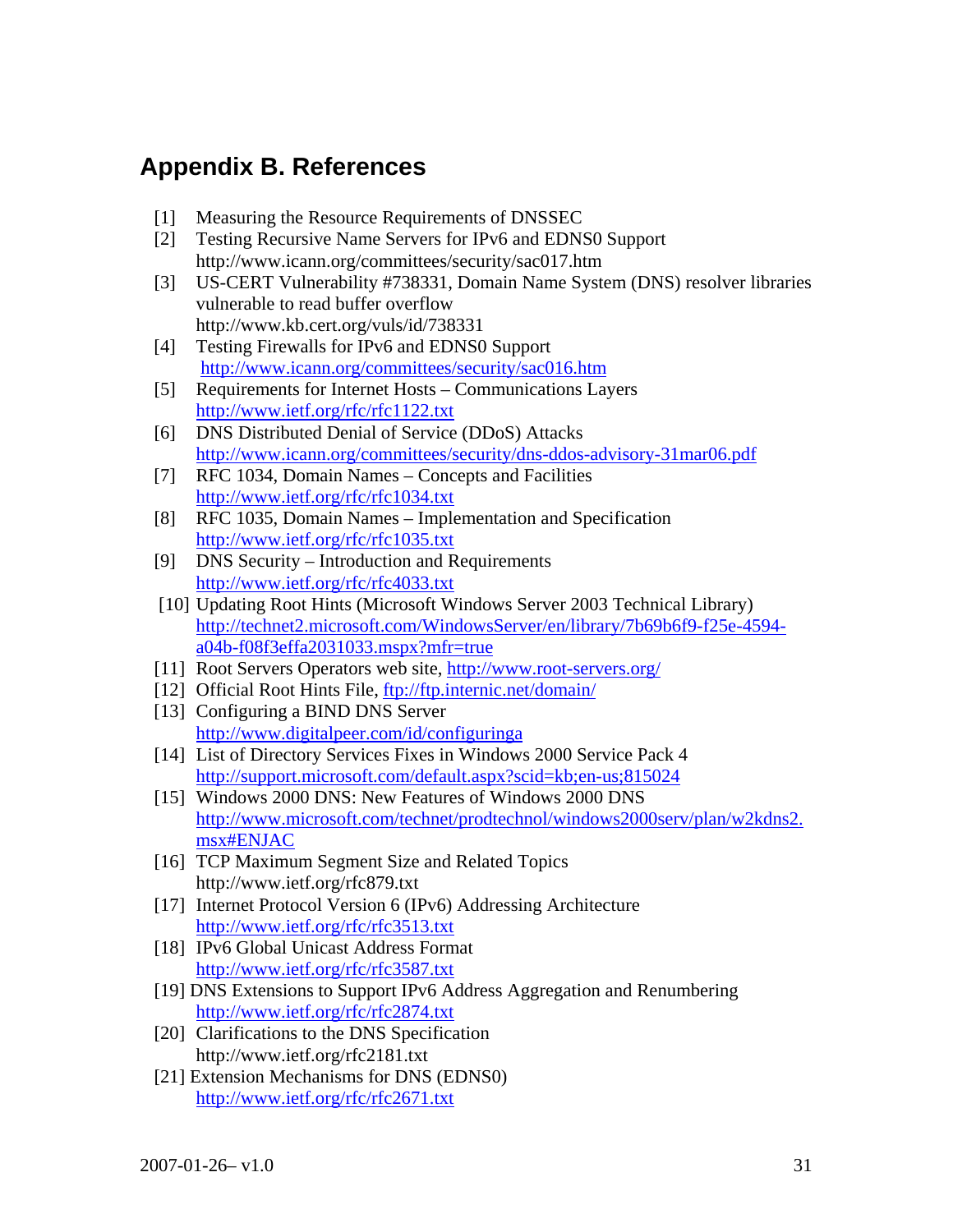# **Appendix C. Root Name Server Hints File**

| ï<br>$\ddot{\phantom{0}}$<br>file<br>$\ddot{\phantom{0}}$<br>on server<br>ï<br>$-OR-$<br>ï                                               |                    | /domain/db.cache<br>FTP. INTERNIC.NET<br>RS.INTERNIC.NET | This file is made available by InterNIC under anonymous FTP as |  |
|------------------------------------------------------------------------------------------------------------------------------------------|--------------------|----------------------------------------------------------|----------------------------------------------------------------|--|
| $\ddot{\phantom{0}}$<br>last update: Jan 29, 2004<br>ï<br>related version of root zone: 2004012900<br>$\ddot{i}$<br>$\ddot{\phantom{0}}$ |                    |                                                          |                                                                |  |
| ; formerly NS. INTERNIC.NET<br>$\cdot$                                                                                                   |                    |                                                          |                                                                |  |
| A.ROOT-SERVERS.NET.                                                                                                                      | 3600000 A          |                                                          | 3600000 IN NS A.ROOT-SERVERS.NET.<br>198.41.0.4                |  |
| $\cdot$<br>; formerly NS1.ISI.EDU<br>$\ddot{i}$                                                                                          |                    |                                                          |                                                                |  |
| B.ROOT-SERVERS.NET.<br>$\cdot$                                                                                                           | 3600000            | NS                                                       | B.ROOT-SERVERS.NET.<br>3600000 A 192.228.79.201                |  |
| ; formerly C.PSI.NET<br>$\ddot{i}$                                                                                                       |                    |                                                          |                                                                |  |
| C.ROOT-SERVERS.NET.                                                                                                                      | 3600000            | A                                                        | 3600000 NS C.ROOT-SERVERS.NET.<br>192.33.4.12                  |  |
| ; formerly TERP.UMD.EDU                                                                                                                  |                    |                                                          |                                                                |  |
| D.ROOT-SERVERS.NET.                                                                                                                      | 3600000<br>3600000 | NS<br>A                                                  | D.ROOT-SERVERS.NET.<br>128.8.10.90                             |  |
| $\ddot{i}$<br>; formerly NS.NASA.GOV<br>$\ddot{i}$                                                                                       |                    |                                                          |                                                                |  |
| E.ROOT-SERVERS.NET.                                                                                                                      | 3600000<br>3600000 | $_{\rm NS}$<br>A                                         | E.ROOT-SERVERS.NET.<br>192.203.230.10                          |  |
| ÷<br>; formerly NS.ISC.ORG<br>$\ddot{i}$                                                                                                 |                    |                                                          |                                                                |  |
| F.ROOT-SERVERS.NET.                                                                                                                      | 3600000<br>3600000 | $\mathbb A$                                              | NS F.ROOT-SERVERS.NET.<br>192.5.5.241                          |  |
| ; formerly NS.NIC.DDN.MIL<br>$\ddot{i}$                                                                                                  |                    |                                                          |                                                                |  |
| G.ROOT-SERVERS.NET.                                                                                                                      | 3600000            | $_{\rm NS}$                                              | G.ROOT-SERVERS.NET.<br>3600000 A 192.112.36.4                  |  |
| $\ddot{i}$<br>; formerly AOS.ARL.ARMY.MIL<br>$\ddot{i}$                                                                                  |                    |                                                          |                                                                |  |
| H.ROOT-SERVERS.NET.<br>$\ddot{i}$                                                                                                        | 3600000<br>3600000 | $\mathbb A$                                              | NS H.ROOT-SERVERS.NET.<br>128.63.2.53                          |  |
| ; formerly NIC.NORDU.NET<br>$\cdot$                                                                                                      |                    |                                                          |                                                                |  |
| I.ROOT-SERVERS.NET.                                                                                                                      | 3600000<br>3600000 | NS<br>A                                                  | I.ROOT-SERVERS.NET.<br>192.36.148.17                           |  |
| $\ddot{i}$<br>; operated by VeriSign, Inc.                                                                                               |                    |                                                          |                                                                |  |
| J.ROOT-SERVERS.NET.                                                                                                                      | 3600000<br>3600000 | NS<br>Α                                                  | J.ROOT-SERVERS.NET.<br>192.58.128.30                           |  |
| $\ddot{i}$<br>; operated by RIPE NCC<br>$\ddot{i}$                                                                                       |                    |                                                          |                                                                |  |
| K.ROOT-SERVERS.NET.                                                                                                                      | 3600000<br>3600000 | NS<br>$\mathbb A$                                        | K.ROOT-SERVERS.NET.<br>193.0.14.129                            |  |
| ï<br>; operated by ICANN<br>$\ddot{i}$                                                                                                   |                    |                                                          |                                                                |  |
| L.ROOT-SERVERS.NET.                                                                                                                      | 3600000<br>3600000 | NS<br>A                                                  | L.ROOT-SERVERS.NET.<br>198.32.64.12                            |  |
| $\ddot{i}$<br>; operated by WIDE                                                                                                         |                    |                                                          |                                                                |  |
| M. ROOT-SERVERS.NET.<br>; End of File                                                                                                    | 3600000<br>3600000 | NS<br>A                                                  | M. ROOT-SERVERS.NET.<br>202.12.27.33                           |  |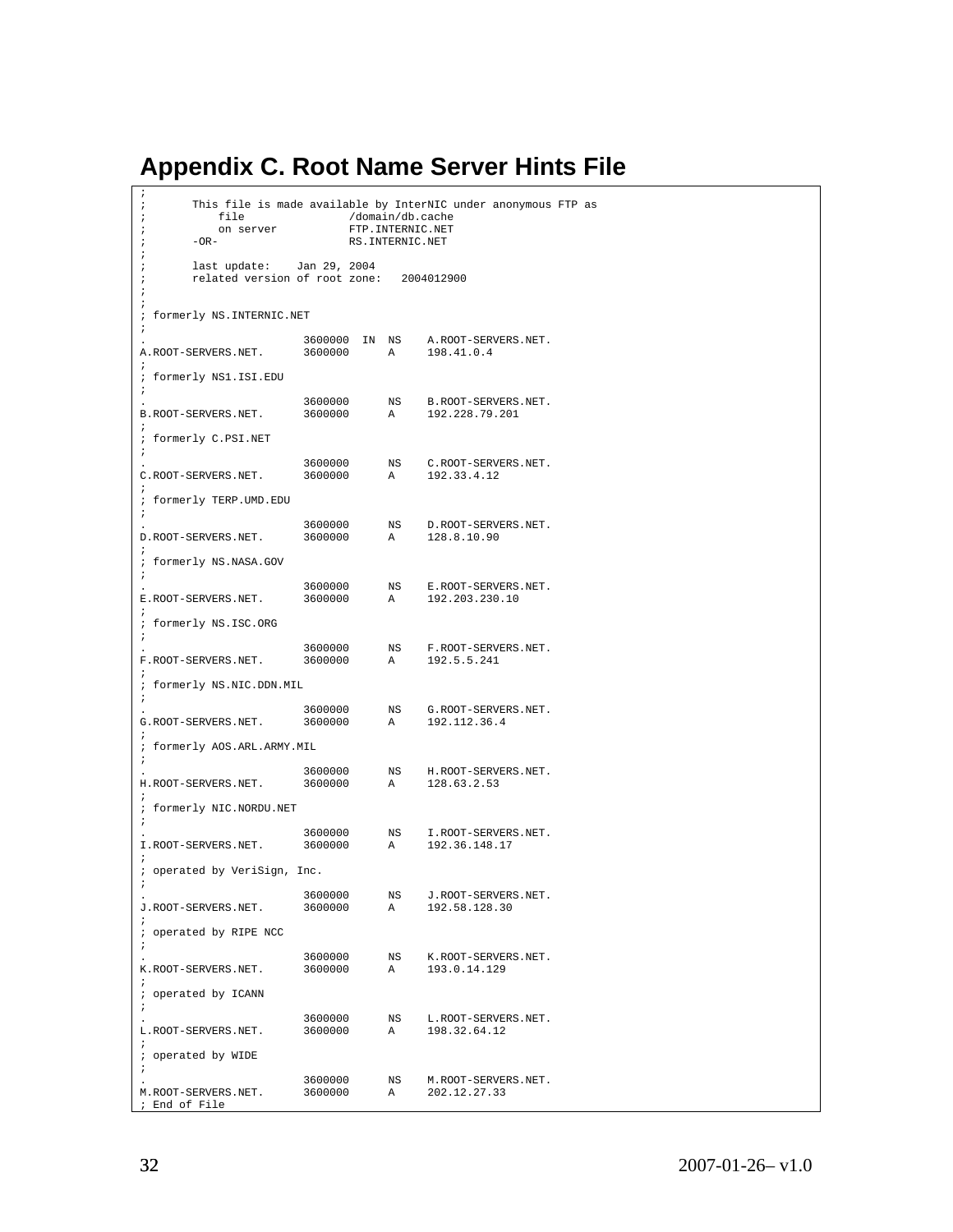## **Appendix D. Emulating a DNS Priming Exchange Using the dig program**

Microsoft Windows XP [Version 5.1.2600] C:\dig>dig @a.root-servers.net ns ; <<>> DiG 9.2.3 <<>> @a.root-servers.net ns ;; global options: printcmd ;; Got answer: ;; ->>HEADER<<- opcode: QUERY, status: NOERROR, id: 41 ;; flags: qr aa rd; QUERY: 1, ANSWER: 13, AUTHORITY: 0, ADDITIONAL: 13 ;; QUESTION SECTION: ;. IN NS ;; ANSWER SECTION: . 518400 IN NS B.ROOT-SERVERS.NET. . 518400 IN NS J.ROOT-SERVERS.NET. . 518400 IN NS K.ROOT-SERVERS.NET. . 518400 IN NS L.ROOT-SERVERS.NET. . 518400 IN NS M.ROOT-SERVERS.NET. . 518400 IN NS I.ROOT-SERVERS.NET. . 518400 IN NS E.ROOT-SERVERS.NET. . 518400 IN NS D.ROOT-SERVERS.NET. . 518400 IN NS A.ROOT-SERVERS.NET. . 518400 IN NS H.ROOT-SERVERS.NET. . 518400 IN NS C.ROOT-SERVERS.NET. . 518400 IN NS G.ROOT-SERVERS.NET. . 518400 IN NS F.ROOT-SERVERS.NET. ;; ADDITIONAL SECTION: B.ROOT-SERVERS.NET. 3600000 IN A 192.228.79.201 J.ROOT-SERVERS.NET. 3600000 IN A 192.58.128.30 K.ROOT-SERVERS.NET. 3600000 IN A 193.0.14.129 L.ROOT-SERVERS.NET. 3600000 IN A 198.32.64.12 M.ROOT-SERVERS.NET. 3600000 IN A 202.12.27.33 I.ROOT-SERVERS.NET. 3600000 IN A 192.36.148.17 E.ROOT-SERVERS.NET. 3600000 IN A 192.203.230.10 D.ROOT-SERVERS.NET. 3600000 IN A 128.8.10.90 A.ROOT-SERVERS.NET. 3600000 IN A 198.41.0.4 H.ROOT-SERVERS.NET. 3600000 IN A 128.63.2.53 C.ROOT-SERVERS.NET. 3600000 IN A 192.33.4.12 G.ROOT-SERVERS.NET. 3600000 IN A 192.112.36.4 F.ROOT-SERVERS.NET. 3600000 IN A 192.5.5.241 ;; Query time: 125 msec ;; SERVER: 198.41.0.4#53(a.root-servers.net) ;; WHEN: Tue Aug 29 09:06:25 2006

;; MSG SIZE rcvd: 436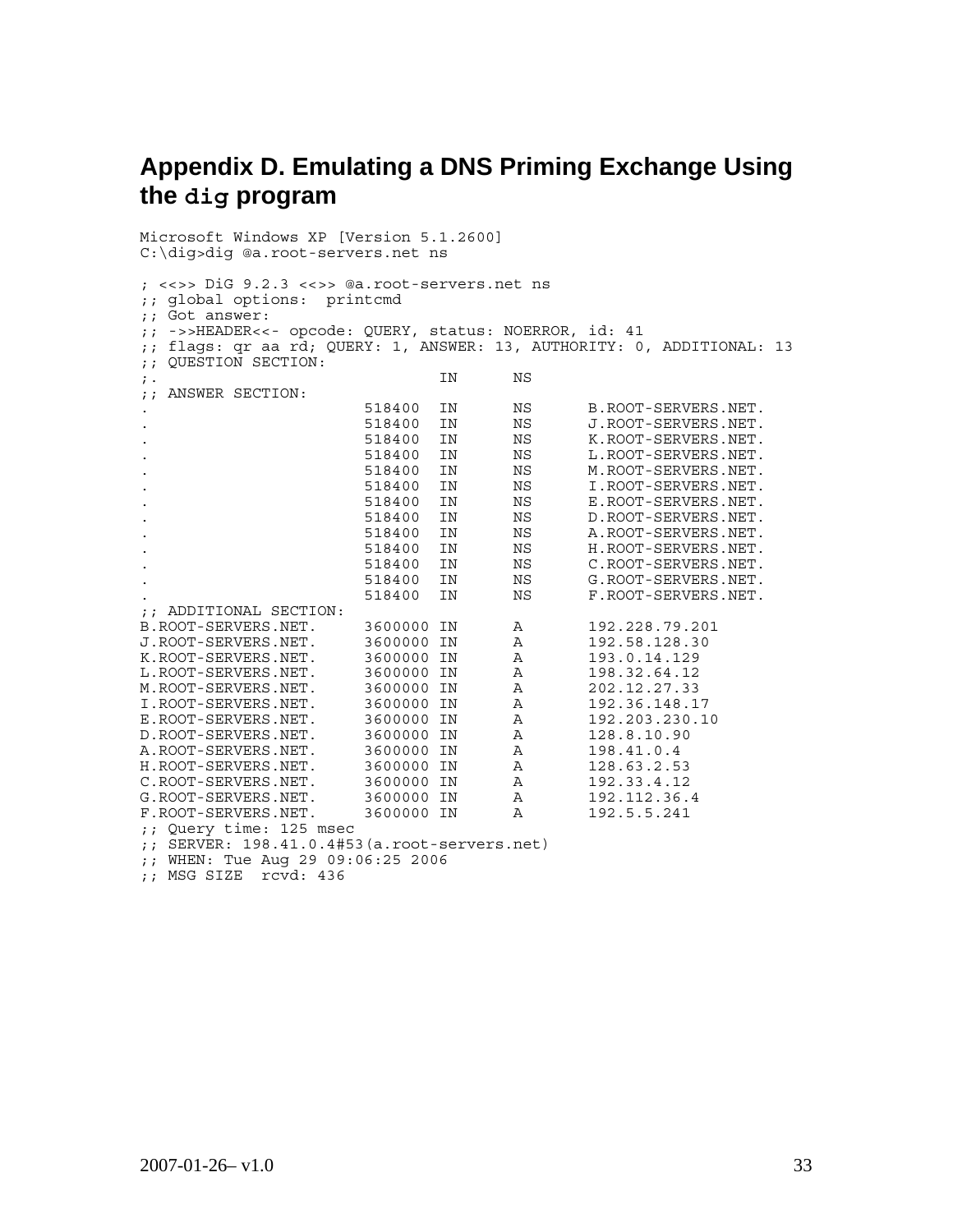# **Appendix E. Results Reported: Testing Recursive Name Servers for IPv6 and EDNS0 Support**

The following results have been reported to the SSAC fellow:

| <b>DNS Software</b>                                         | Operating<br><b>System</b>                                           | <b>Bootstraps</b><br>when<br><b>AAAA RRs</b><br>present in<br>hints file | <b>Primes</b><br>using<br>IP <sub>v4</sub><br>transport | <b>Supports</b><br><b>EDNS0</b> | <b>Parses</b><br><b>AAAA</b><br><b>RRs</b> | <b>Functions</b><br>properly<br>following<br>a priming<br>exchange<br>with a test<br>root name<br>server | <b>Source</b> |
|-------------------------------------------------------------|----------------------------------------------------------------------|--------------------------------------------------------------------------|---------------------------------------------------------|---------------------------------|--------------------------------------------|----------------------------------------------------------------------------------------------------------|---------------|
| <b>BIND</b><br>4.9.3-REL [5]                                | Redhat Fedora<br>Core 6 Linux                                        | <b>YES</b>                                                               | <b>YES</b>                                              | NO.                             | <b>NO</b>                                  | <b>YES</b>                                                                                               | User          |
| <b>BIND</b><br>4.9.11-REL                                   | Redhat Fedora<br>Core 6 Linux                                        | <b>YES</b>                                                               | <b>YES</b>                                              | NO.                             | <b>YES</b>                                 | <b>YES</b>                                                                                               | User          |
| <b>BIND</b><br>8.2.2-P5                                     | SunOS Blakey 5.8 YES                                                 |                                                                          | <b>YES</b>                                              | NO.                             | NO.                                        | <b>YES</b>                                                                                               | User          |
| <b>BIND 9.2.4</b>                                           | Debian<br><b>GNU/Linux</b>                                           | <b>YES</b>                                                               | <b>YES</b>                                              | <b>YES</b>                      | <b>YES</b>                                 | <b>YES</b>                                                                                               | User          |
| <b>BIND 9.3.2</b>                                           | Mac OS $X$ version $YES$<br>10.4.8                                   |                                                                          | <b>YES</b>                                              | <b>YES</b>                      | <b>YES</b>                                 | <b>YES</b>                                                                                               | User          |
| <b>BIND 9.3.4</b>                                           | FreeBSD 6.2                                                          | <b>YES</b>                                                               | <b>YES</b>                                              | <b>YES</b>                      | <b>YES</b>                                 | <b>YES</b>                                                                                               | User          |
| BIND 9.4.0 rc2                                              | FreeBSD 6.2,<br>Suse Linux 10.1                                      | <b>YES</b>                                                               | <b>YES</b>                                              | <b>YES</b>                      | <b>YES</b>                                 | <b>YES</b>                                                                                               | User          |
| dibdns<br>dnscache 1.05                                     | Redhat Fedora<br>Core 6 Linux                                        | <b>YES</b>                                                               | <b>YES</b>                                              | <b>YES</b>                      | NO.                                        | <b>YES</b>                                                                                               | User          |
| <b>DNS</b><br>Commander [4]                                 | Windows NT/XP,<br>Linux, Solaris                                     | <b>YES</b>                                                               | N/A                                                     | <b>YES</b>                      | <b>YES</b>                                 | N/A                                                                                                      | Vendor        |
| <b>DNSJava</b>                                              | Java (any OS with<br>Java support)                                   | N/A                                                                      | N/A                                                     | <b>YES</b>                      | <b>YES</b>                                 | N/A                                                                                                      | Developer     |
| <b>JDNSS</b> [1]                                            | Java (any OS with<br>Java support)                                   | N/A                                                                      | N/A                                                     | NO.                             |                                            | N/A                                                                                                      | Developer     |
| <b>MaraDNS</b><br>$1.2.12.04$ [2]                           | BSD, Linux,<br>Windows                                               | <b>NO</b>                                                                | <b>NO</b>                                               | NO.                             | <b>YES</b>                                 | N/A                                                                                                      | Developer     |
| Men & Mice<br>Suite 5.x with<br>current BIND 8<br>or BIND 9 | Windows<br>2000/Windows<br>2003/Linux/FreeB<br>SD/<br>MacOSX/Solaris | <b>YES</b>                                                               | <b>YES</b>                                              | <b>YES</b>                      | <b>YES</b>                                 | <b>YES</b>                                                                                               | Vendor        |
| Mice & Men<br>QuickDNS v1.0<br>$-3.0$                       | Apple MacOS<br>Classic (System 7   NO<br>to MacOS 9)                 |                                                                          | <b>YES</b>                                              | <b>NO</b>                       | NO.                                        | NO                                                                                                       | Vendor        |
| Microsoft DNS<br>Server                                     | Windows 2000<br>5.00.2195 SP4                                        | <b>YES</b>                                                               | <b>YES</b>                                              | <b>NO</b>                       | NO                                         | <b>YES</b>                                                                                               | User          |
| <b>Microsoft DNS</b>                                        | Windows 2003                                                         | <b>YES</b>                                                               | <b>YES</b>                                              | <b>YES</b>                      | <b>YES</b>                                 | <b>YES</b>                                                                                               | User          |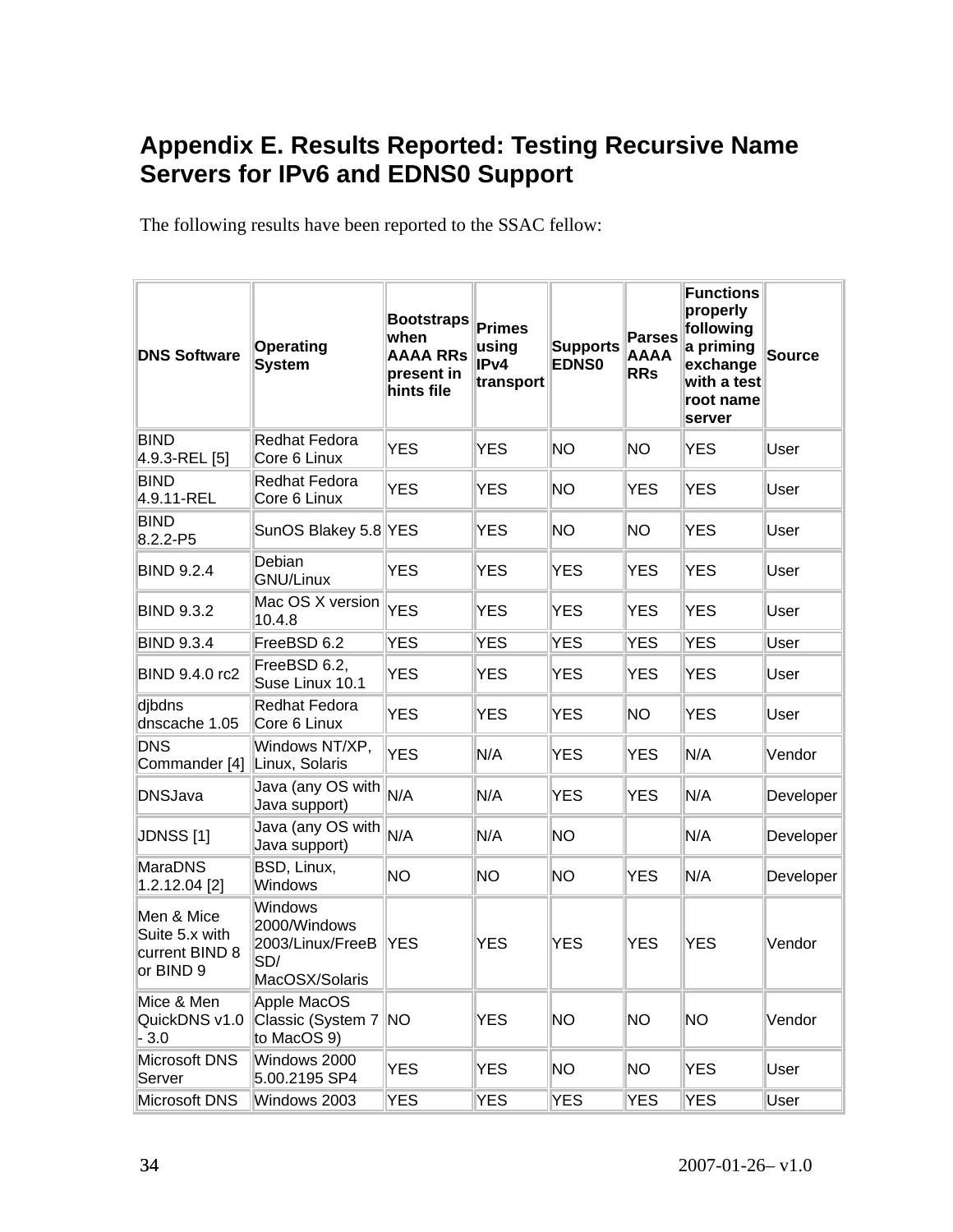| Server                                                     |                                                                       |             |            |            |            |            |                 |
|------------------------------------------------------------|-----------------------------------------------------------------------|-------------|------------|------------|------------|------------|-----------------|
| Nominum CNS<br>1.6.5.0                                     | Solaris 10                                                            | <b>YES</b>  | <b>YES</b> | <b>YES</b> | <b>YES</b> | <b>YES</b> | Vendor          |
| Posadis DNS<br>version 6                                   | Windows XP SP2 IYES                                                   |             | <b>NO</b>  | <b>NO</b>  | <b>YES</b> | <b>YES</b> | User            |
| <b>PowerDNS</b><br>Recursor 3.1.4                          | Debian<br><b>GNU/Linux</b>                                            | <b>YES</b>  | <b>YES</b> | <b>YES</b> | <b>YES</b> | <b>YES</b> | User            |
| QuickDNS 3.5<br>to 4.6 with<br>current BIND 8<br>or BIND 9 | Windows<br>2000/Windows<br>2003/Linux/FreeB<br>SD/ MacOSX/<br>Solaris | <b>IYES</b> | <b>YES</b> | <b>YES</b> | <b>YES</b> | <b>YES</b> | Vendor          |
| <b>SimpleDNS</b><br>version 4.00.06<br>[3]                 | Windows XP SP2 IYES                                                   |             | <b>YES</b> | <b>NO</b>  | <b>YES</b> | <b>YES</b> | User,<br>Vendor |

[1] Used as a leaf or stub resolver. Does not perform recursive lookups and does not prime.

[2] Recursive resolver does not have IPv6 support; recursion must be disabled to bind to IPv6 address.

[3] Priming is performed according to a preconfigured time interval (default once every 7 days).

[4] This product does not perform a priming query and relies on root hints configured for the name server.

[5] Server operates correctly despite error messages recorded in syslog.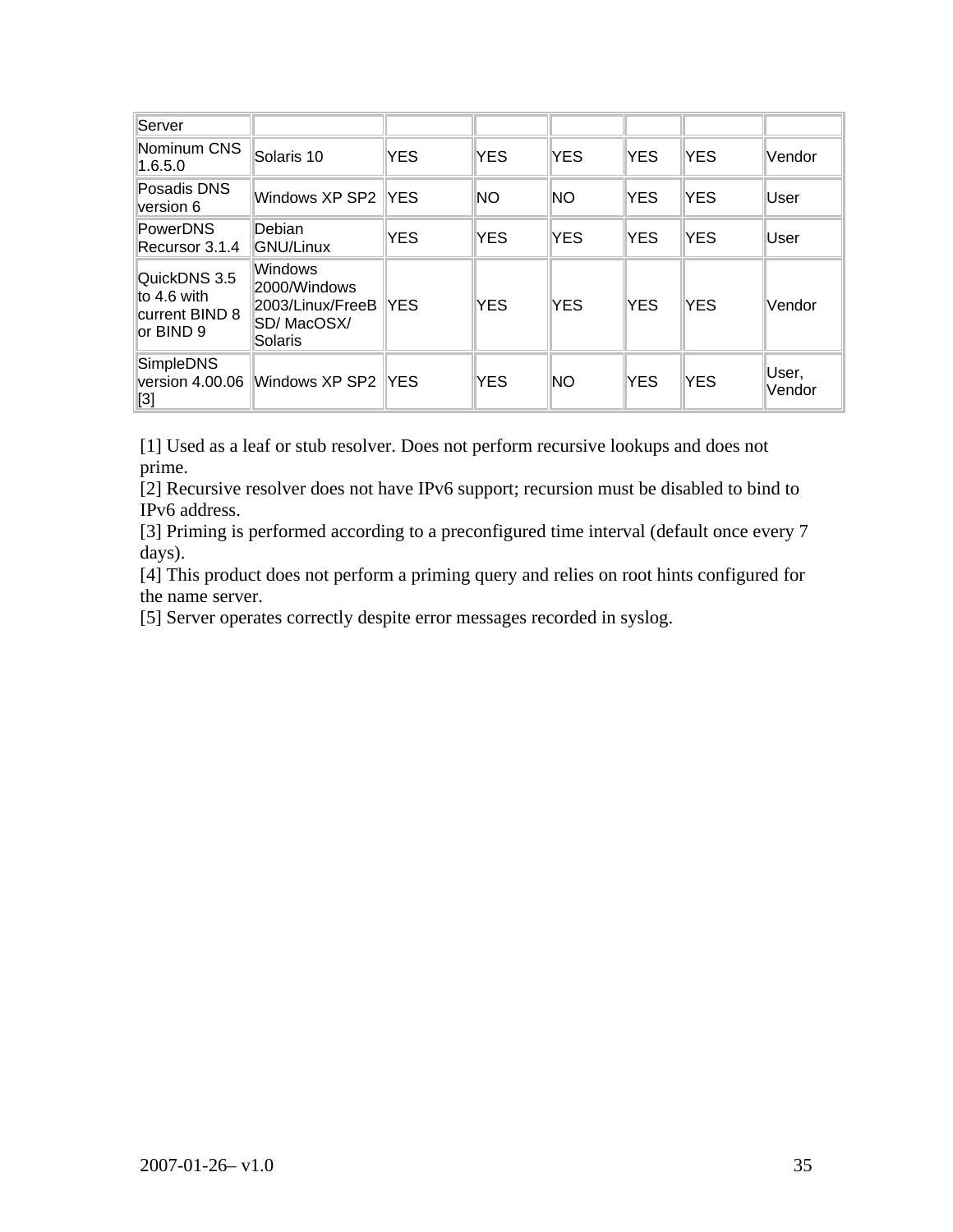# **Appendix F. Results Reported: Testing Firewalls for IPv6 and EDNS0 Support**

The following results have been reported to the SSAC fellow:

| Product                                                    | Version                                                 | Action when<br>AAAA RR<br>encountered | Action when<br>large DNS<br>message<br>received | Source |
|------------------------------------------------------------|---------------------------------------------------------|---------------------------------------|-------------------------------------------------|--------|
| ARKOON Fast360                                             | 3.0/1 to 3.0/22                                         | Allow                                 | Deny                                            | vendor |
| ARKOON Fast360                                             | 3.0/23 and above,<br>4.x                                | Allow                                 | Allow                                           | vendor |
| <b>Checkpoint Firewall-1</b>                               | <b>NG, R55</b>                                          | Allow                                 | Allow                                           | user   |
| <b>Check Point FW-1 NGX</b><br>R61 HFA 1 on Nokia          | IPSO 4.1-BUILD013                                       | Allow                                 | Allow                                           | user   |
| Cisco C2600                                                | IOS 12.2(37)                                            | Allow                                 | Allow                                           | user   |
| Cisco FWSM                                                 | 2.3(4)                                                  | Allow                                 | Allow                                           | user   |
| Cisco PIX                                                  | Version 6.2.5                                           | Allow                                 | Deny                                            | vendor |
| Cisco PIX                                                  | Version 6.3.5                                           | Allow                                 | Allow1                                          | vendor |
| Cisco PIX                                                  | Version 7.2.1                                           | Allow                                 | Allow                                           | vendor |
| Clavister                                                  | <b>Security Gateway</b><br>(All models)                 | Allow                                 | Allow                                           | vendor |
| Eland Systems SYS-2,<br>SYS-2 SOHO                         | 3.x, 4.x                                                | Allow                                 | Allow                                           | vendor |
| Fortinet Fortigate 60                                      | Version 3.0.x                                           | Allow                                 | Allow                                           | user   |
| FreeBSD OpenBSD pf                                         | 6.2-PRERELEASE                                          | Allow                                 | Allow                                           | user   |
| GajShield Infotech                                         | Securegate version<br>5.4                               | Allow                                 | Allow                                           | vendor |
| Juniper/Netscreen                                          | <b>ScreenOS Versions</b><br>5.4r2, 5.30r3,<br>4.0.3r4.0 | Allow                                 | Allow                                           | user   |
| Kobelt Development<br><b>NetSentron</b>                    | 3.1.0p11-Pro                                            | Allow                                 | Allow                                           | vendor |
| Linux 2.6 kernel<br><b>Shoreline Shorewall</b><br>Firewall | $2.4.1 - 3$                                             | Allow                                 | Allow                                           | user   |
| Linux kernel - Debian<br>iptables 2.6.17.1<br>Firewall     | 2.6.17.1                                                | Allow                                 | Allow                                           | user   |
| Lucidata Lucigate<br>Firewall                              | 3.14                                                    | Allow                                 | Allow                                           | vendor |
| Mandriva Linux 2006<br>OpenBSD                             | 4.0 <sub>pf</sub>                                       | Allow                                 | Allow                                           | user   |
| <b>NetStealth Firewall</b>                                 | StealthOS                                               | Not supported                         | Not supported                                   | vendor |
| <b>Secure Computing</b><br>Sidewinder                      | Versions 5.2.1,<br>6.1.2.00                             | Allow                                 | Allow                                           | user   |
| Shiva/Eicon 3105                                           | v 8.42                                                  | Allow                                 | Allow                                           | user   |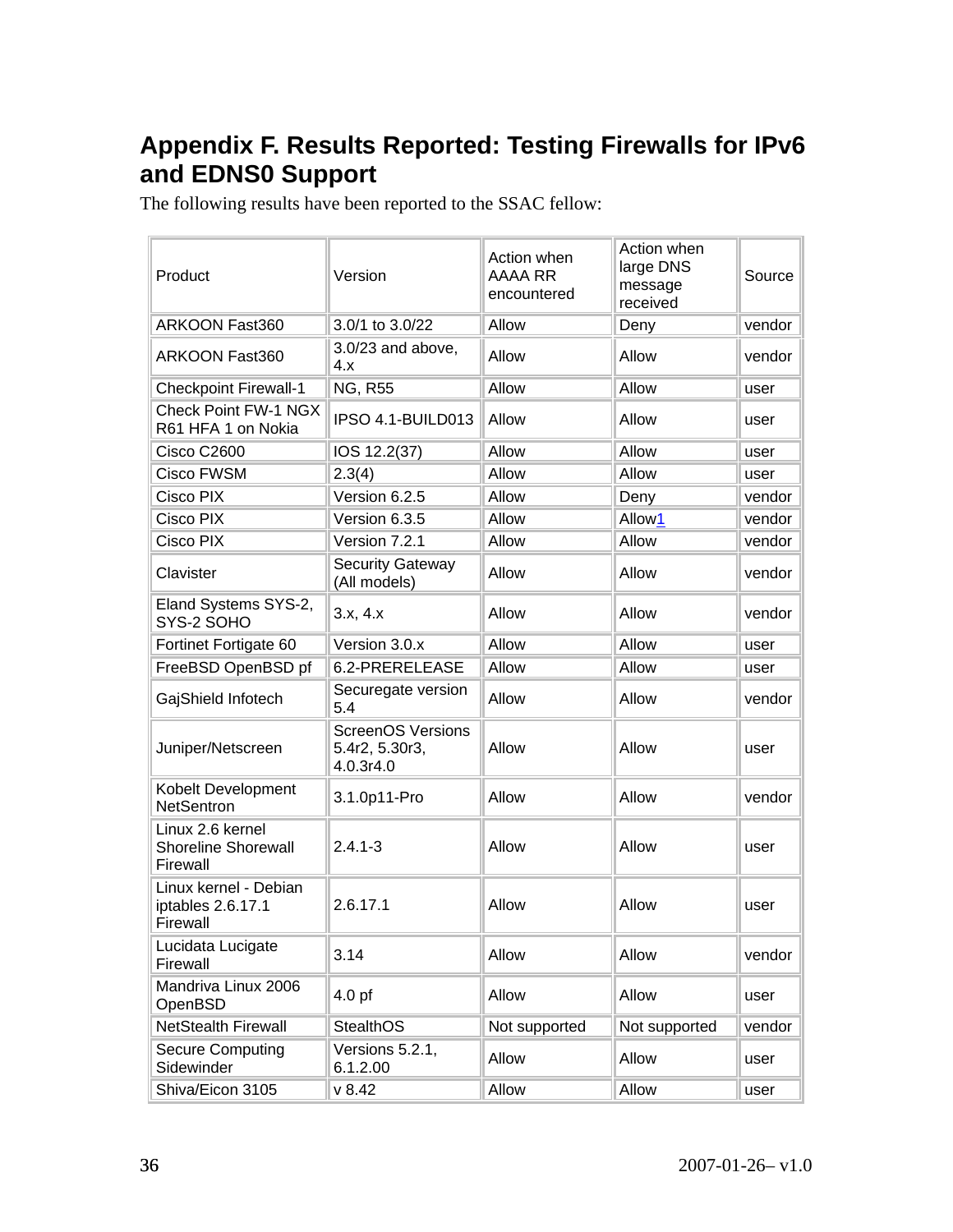| Sonicwall                    | SonicOS Standard<br>3.1.0.7-77s | Allow | Allow | user   |
|------------------------------|---------------------------------|-------|-------|--------|
| Sepehr 3400                  | GOS 3.0                         | Allow | Allow | vendor |
| Sepehr 4100                  | GOS 3.0                         | Allow | Allow | vendor |
| Watchguard Firebox X<br>1000 | Fireware v8.2                   | Allow | Allow | user   |
| Watchguard Firebox X<br>Edge | 8.0                             | Allow | Allow | user   |
| <b>XNet Solutions SN330</b>  | Version 1.2.1                   | Allow | Allow | vendor |
| <b>XNet Solutions EN400</b>  | Version 1.0.0                   | Allow | Allow | vendor |